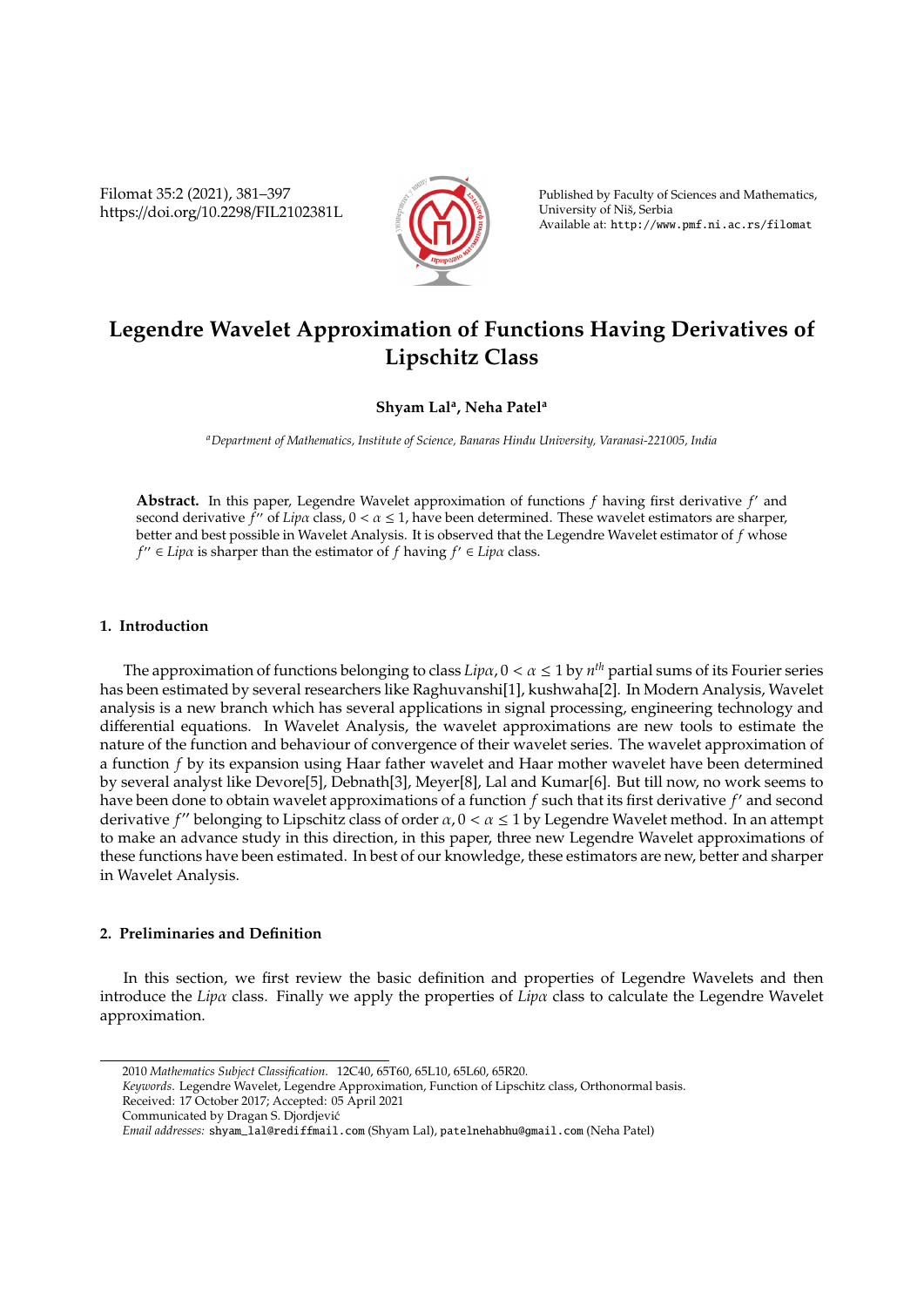#### *2.1. Legendre Wavelet*

A function  $\psi \in L^2(\mathbb{R})$  is said to be 'basic wavelet' or 'mother wavelet' if it satisfies the 'admissibility condition'

$$
0\leq C_\psi=\int\limits_{-\infty}^\infty \frac{|\hat{\psi}(\omega)|^2}{|\omega|}d\omega<\infty
$$

In case of mother wavelate  $\psi$ , the translation and dilation parameter are denoted by b and a respectively. We have the following family of continuous wavelets as:

$$
\psi_{b,a}(t)=|a|^{\frac{-1}{2}}\psi\left(\frac{t-b}{a}\right), a\neq 0.
$$

If we restrict the parameters a and b to discrete values as  $a = a_0^{-k}$ ,  $b = nb_0a_0^{-k}$ ,  $a_0 > 1$ ,  $b_0 > 0$  respectively, *n*, *k* belonging to positive integer. We have the following family of discrete wavelet:

$$
\psi_{k,n}(t) = |a|^{\frac{k}{2}} \psi(a_0^k t - nb_0)
$$

Here  $\psi_{k,n}$  forms an orthonormal basis.

Legendre Wavelet  $\psi_{n,m}(t) = \psi(k, \hat{n}, m, t)$  have four argument;  $\hat{n} = 2n - 1, n = 1, 2, 3, ..., 2^{k-1}$ , *k* can be assume any positive integer, *m* is order of Legendre Polynomial and t is normalized time. They are defined on interval [0,1) as follows:

$$
\psi_{n,m}(t) = \left\{ \begin{array}{ll} \sqrt{m+\frac{1}{2}} \ 2^{\frac{k}{2}} L_m(2^k t - \hat{n}), & \frac{\hat{n}-1}{2^k} \leq t < \frac{\hat{n}+1}{2^k} \\ 0 & , \text{otherwise}. \end{array} \right.
$$

Yousefi[4]

where  $n = 1, 2, ..., 2^{k-1}$  and  $m = 0, 1, 2, ...M$ . In above definition,the polynomials *L<sup>m</sup>* are Legendre Polynomials of degree *m* over the interval [-1,1] which are defined as follows:

$$
L_0(t) = 1, L_1(t) = t,
$$

$$
(m+1)L_{m+1}(t)=(2m+1)tL_m(t)-mL_{m-1}(t), \quad m=1,2,3,...
$$

The set  $\{L_m(t) : m = 1, 2, 3, ...\}$  in the Hilbert space  $L^2[-1, 1]$  is a complete orthogonal set. Orthogonality of Legendre polynomial on the interval [-1,1] implies that

$$
\langle L_m(t), L_n(t) \rangle = \int_{-1}^1 L_m(t) \overline{L_n(t)} dt = \begin{cases} \frac{2}{2m+1}, & m = n \\ 0, & \text{otherwise.} \end{cases}
$$

for  $m, n = 0, 1, 2...$ 

Furthermore,the set of wavelets  $\psi_{n,m}$  makes an orthonormal basis in  $L^2[0,1)$ ,*i.e* 

$$
\int_0^1 \psi_{n,m}(t)\psi_{n'm'}(t)dt = \delta_{n,n'}\delta_{m,m'}
$$

in which  $\delta$  denotes Kronecker delta function defined by

$$
\delta_{n,n'} = \begin{cases} 1, & n = n' \\ 0, & \text{otherwise} \end{cases}
$$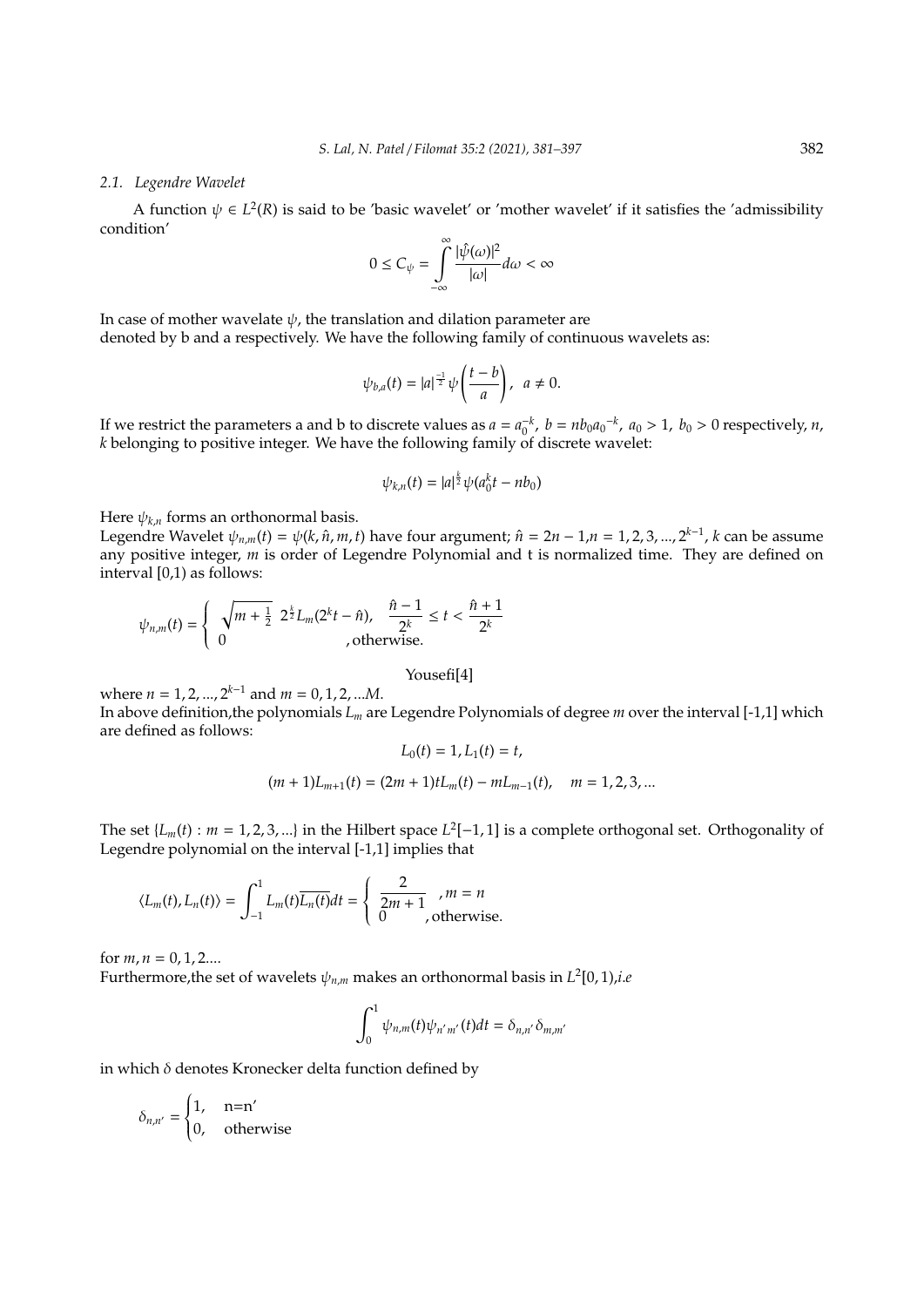.

#### *2.2. Legendre Expansion and Approximation*

The function  $f \in L^2[0,1)$  may be expanded in terms of Legendre wavelet series as follows:

$$
f(t) = \sum_{n=1}^{\infty} \sum_{m=0}^{\infty} c_{n,m} \psi_{n,m}(t); \quad \text{where } c_{n,m} = \langle f, \psi_{n,m} \rangle.
$$

If this infinite series is truncated then it can be written as:

$$
(S_{2^{k-1},M}f)(t) = \sum_{n=1}^{2^{k-1}} \sum_{m=0}^{M} c_{n,m} \psi_{n,m}(t) = C^T \psi(t),
$$

where *C* and  $\psi(t)$  are  $2^{k-1}(M + 1)$  vectors given as

$$
C = [c_{1,0}, c_{1,1}, ...c_{1,M}...c_{2,0}, c_{2,1}...c_{2^{k-1},0}, ...c_{2^{k-1},M}]
$$

and

$$
\psi(t) = [\psi_{1,0}, \psi_{1,1}, \dots \psi_{1,M} \dots \psi_{2,0}, \psi_{2,1} \dots \psi_{2^{k-1},0}, \dots \psi_{2^{k-1},M}]^T
$$

We define,

$$
||f||_2^2 = \frac{1}{2\pi} \int_0^1 |f(t)|^2 dt
$$

and the Legendre Wavelet approximation  $\left(E_{2^{k-1},M}f\right)$  of  $f$  by  $S_{2^k-1,M}(f)$  as under norm  $\|.\|_2$  is defined as:

$$
E_{2^{k-1},M}(f) = min||f - S_{2^{k-1},M}(f)||_2.
$$

If  $E_{2^{k-1},M}(f) \to 0$  as  $M \to \infty$ ,  $k \to \infty$  then  $E_{2^{k-1},M}(f)$  is called the best approximation of f of order  $(2^{k-1},M)$ . (Zygmund[9], pp.114)

### *2.3. Function of Lip*α *class*

A function *f* ∈ *Lip*α, if

$$
|f(x) - f(t)| = O(|x - t|^{\alpha}); \ 0 < \alpha \le 1, \forall x, t \in [0, 1)
$$

(Titchmarsh[7])

### *2.4. Examples*

1. Let R be the set of all real number, define  $f : [0,1] \rightarrow R$  by  $f(x) = x^{\frac{1}{2}} \forall x \in [0, 1]$ 

$$
|f(x) - f(t)| = |x^{\frac{1}{2}} - t^{\frac{1}{2}}| \le |x - t|^{\frac{1}{2}} \forall x, t \in [0, 1]
$$
  
Then  $f \in Lip_{\frac{1}{2}}[0, 1].$ 

2. Define,  $f(x) = x^{\alpha} \forall x \in [0, 1); 0 < \alpha \le 1$ 

$$
|f(x) - f(t)| = |x^{\alpha} - t^{\alpha}| \le |x - t|^{\alpha} \implies f \in Lip_{\alpha}[0, 1).
$$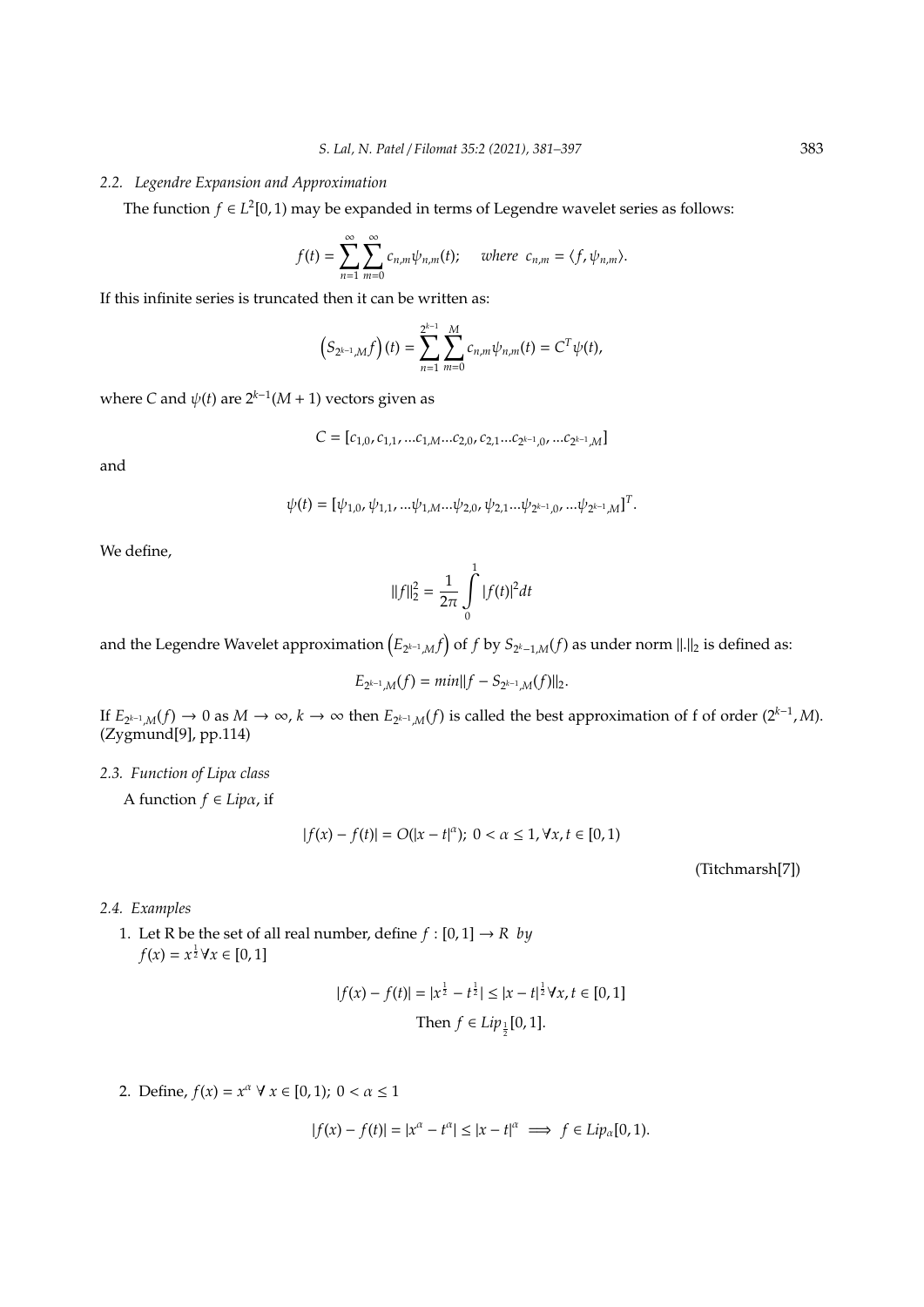3. If  $f \in Lip\alpha$ ; where  $\alpha > 1$ , then  $f$  is constant function for  $\alpha > 1$ ,

$$
|f(x+t) - f(x)| = O(|t|^{\alpha})
$$

$$
\left| \frac{f(x+t) - f(x)}{t} \right| = O(|t|^{\alpha - 1})
$$

Therefore,

$$
\lim_{t \to 0} \frac{f(x+t) - f(x)}{t} = 0
$$
  
 $f'(x) = 0 \forall x \in [0, 1] \implies f \text{ is constant.}$ 

### **3. Theorems**

In this paper we prove the following theorems. **Theorem 3.1** If a function *f* is defined on [0,1) with bounded first derivative i.e  $0 \le |f'(x)| \le M_1 < \infty$   $\forall x \in [0,1)$ and its infinite Legendre wavelet series is

$$
f(x) = \sum_{n=1}^{\infty} \sum_{m=0}^{\infty} c_{n,m} \psi_{n,m}(x); \text{ where } c_{n,m} = \langle f, \psi_{n,m} \rangle
$$
 (1)

and  $(2^{k-1}, M)^{th}$  partial sum  $(S_{2^{k-1}, M} f)(x) = \sum_{k=1}^{2^{k-1}}$  $\sum$ *n*=1 P *M*  $\sum_{m=0}$   $c_{n,m}\psi_{n,m}(x)$ then Legendre Wavelet approximation  $E_{2^{k-1},M}(f)$  of  $f$  by  $S_{2^{k-1},M}$  under the norm  $\|\cdot\|_2$  satiesfies

$$
E_{2^{k-1},M}(f) = min||f - S_{2^{k-1},M}(f)||_2
$$
  
=  $O\left(\frac{1}{\sqrt{2M+1} 2^k}\right), M = 0, 1, 2, 3, ...$ 

**Theorem 3.2** If a function  $f \in L^2[0,1]$ , its first derivative  $f' \in Lip\alpha$ ;  $0 < \alpha \leq 1$ , 1.e

$$
|f'(x+t) - f'(x)| = O(|t|^{\alpha}); \forall x, t \in [0,1)
$$

then the Legendre wavelet approximations of *f* satisfy:

(i) For 
$$
f(x) = \sum_{n=1}^{\infty} c_{n,0} \psi_{n,0}(x)
$$
,  $E_{2^{k-1},0}^{(1)}(f) = min ||f - \sum_{n=1}^{2^{k-1}} c_{n,0} \psi_{n,0}(x) ||_2$   

$$
= O\left(\frac{1}{2^{k-1}} \left(1 + \frac{1}{2^{\alpha[k-1]}}\right)\right).
$$

(ii) For 
$$
f(x) = \sum_{n=1}^{\infty} \sum_{m=0}^{\infty} c_{n,m} \psi_{n,m}(x)
$$
,  $E_{2^{k-1},M}^{(2)}(f) = min \Vert f - \sum_{n=1}^{2^{k-1}} \sum_{m=0}^{M} c_{n,m} \psi_{n,m}(x) \Vert_2$   

$$
= O\left(\frac{1}{2^{k+1} \sqrt{2M+1}} \left(1 + \frac{1}{2^{\alpha k}}\right)\right); \quad M \ge 1.
$$

**Theorem 3.3** If a function  $f$  whose second derivative  $f'' \in Lip\alpha$ ; i.e

$$
|f''(x+t) - f''(x)| = O(|t|^{\alpha}); 0 < \alpha \le 1, \forall x, t \in [0,1)
$$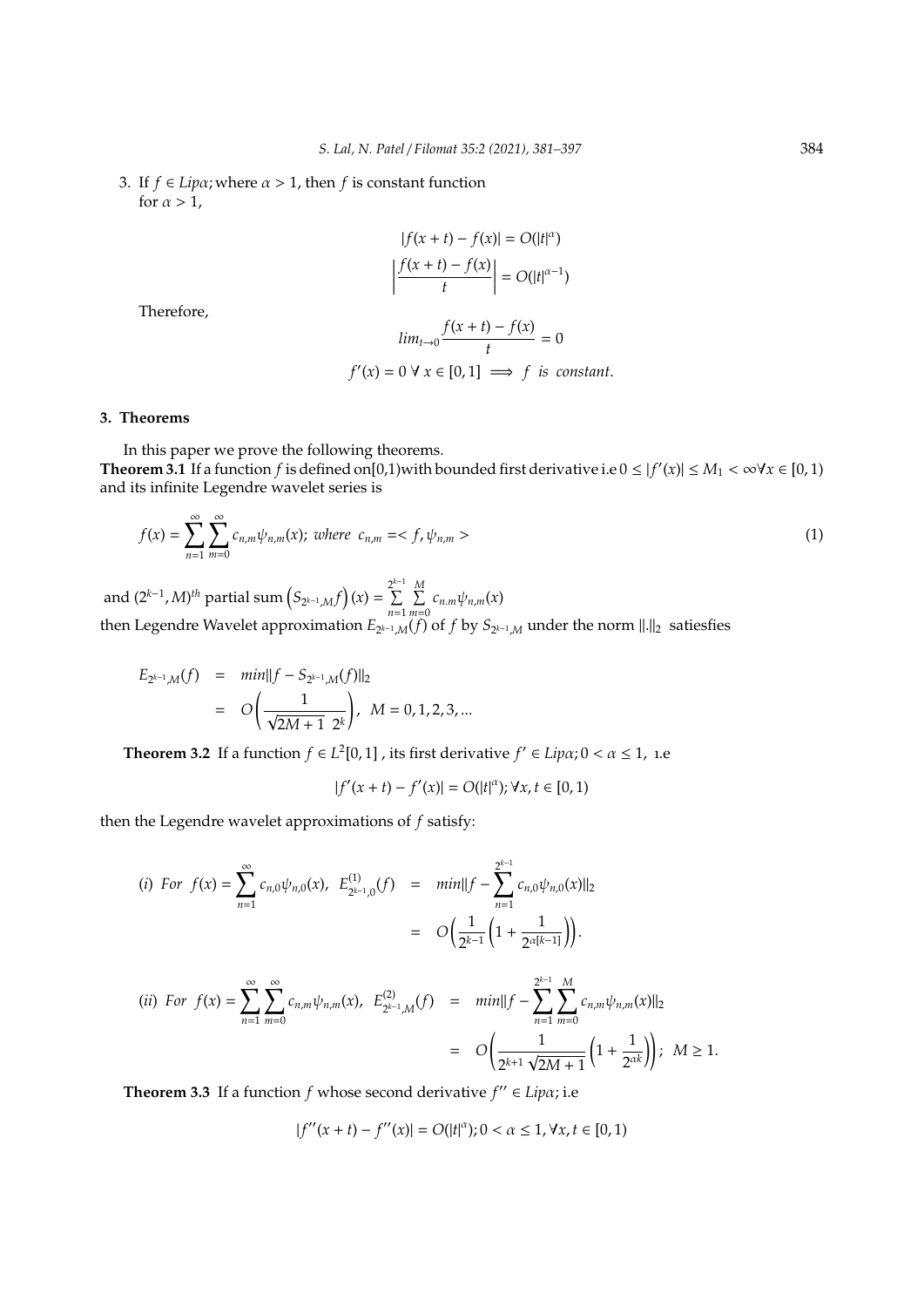then the Legendre wavelet approximations of f satisfy:

(i) For 
$$
f(x) = \sum_{n=1}^{\infty} c_{n,0} \psi_{n,0}(x)
$$
,  $E_{2^{k-1},0}^{(3)}(f) = min \Vert f - \sum_{n=1}^{2^{k-1}} c_{n,0} \psi_{n,0}(x) \Vert_2$   

$$
= O\left(\frac{1}{2^{k-1}} \left(1 + \frac{1}{2^{(\alpha+1)(k-1)}} + \frac{1}{2^{k-1}}\right)\right).
$$

(ii) For 
$$
f(x) = \sum_{n=1}^{\infty} \sum_{m=0}^{1} c_{n,m} \psi_{n,m}(x)
$$
,  $E_{2^{k-1},1}^{(4)}(f) = min \Vert f - \sum_{n=1}^{2^{k-1}} \sum_{m=0}^{1} c_{n,m} \psi_{n,m}(x) \Vert_2$   

$$
= O\left(\frac{1}{2^{2(k-1)}} \left(1 + \frac{1}{2^{\alpha(k-1)}}\right)\right).
$$

$$
(iii) \ \ For \ f(x) = \sum_{n=1}^{\infty} \sum_{m=0}^{\infty} c_{n,m} \psi_{n,m}(x), \ E_{2^{k-1},M}^{(5)}(f) = min \|\ f - \sum_{n=1}^{2^{k-1}} \sum_{m=0}^{M} c_{n,m} \psi_{n,m}(x)\|_2
$$

$$
= O\left(\frac{1}{(2M-1)^{\frac{3}{2}} 2^{(2k+1)}} \left(1 + \frac{1}{2^{\alpha k}}\right)\right); \ M \ge 2.
$$

### **4. Proofs**

# *4.1. Proof of the theorem (3.1)*

The Legendre Wavelet Series of  $f \in L^2[0,1)$  is

$$
f(x) = \sum_{n=1}^{2^{k-1}} \sum_{m=0}^{\infty} c_{n,m} \psi_{n,m}(x)
$$

$$
S_{2^{k-1},M}(f) = \sum_{n=1}^{2^{k-1}} \sum_{m=0}^{M} c_{n,m} \psi_{n,m}(x)
$$

$$
f(x) - S_{2^{k-1},M}(f) = \left( \sum_{n=1}^{2^{k-1}} \left( \sum_{m=0}^{M} + \sum_{m=M+1}^{\infty} \right) c_{n,m} \psi_{n,m}(x) - \sum_{n=1}^{2^{k-1}} \sum_{m=0}^{M} c_{n,m} \psi_{n,m} \right)
$$
  
= 
$$
\sum_{n=1}^{2^{k-1}} \sum_{m=M+1}^{\infty} c_{n,m} \psi_{n,m}
$$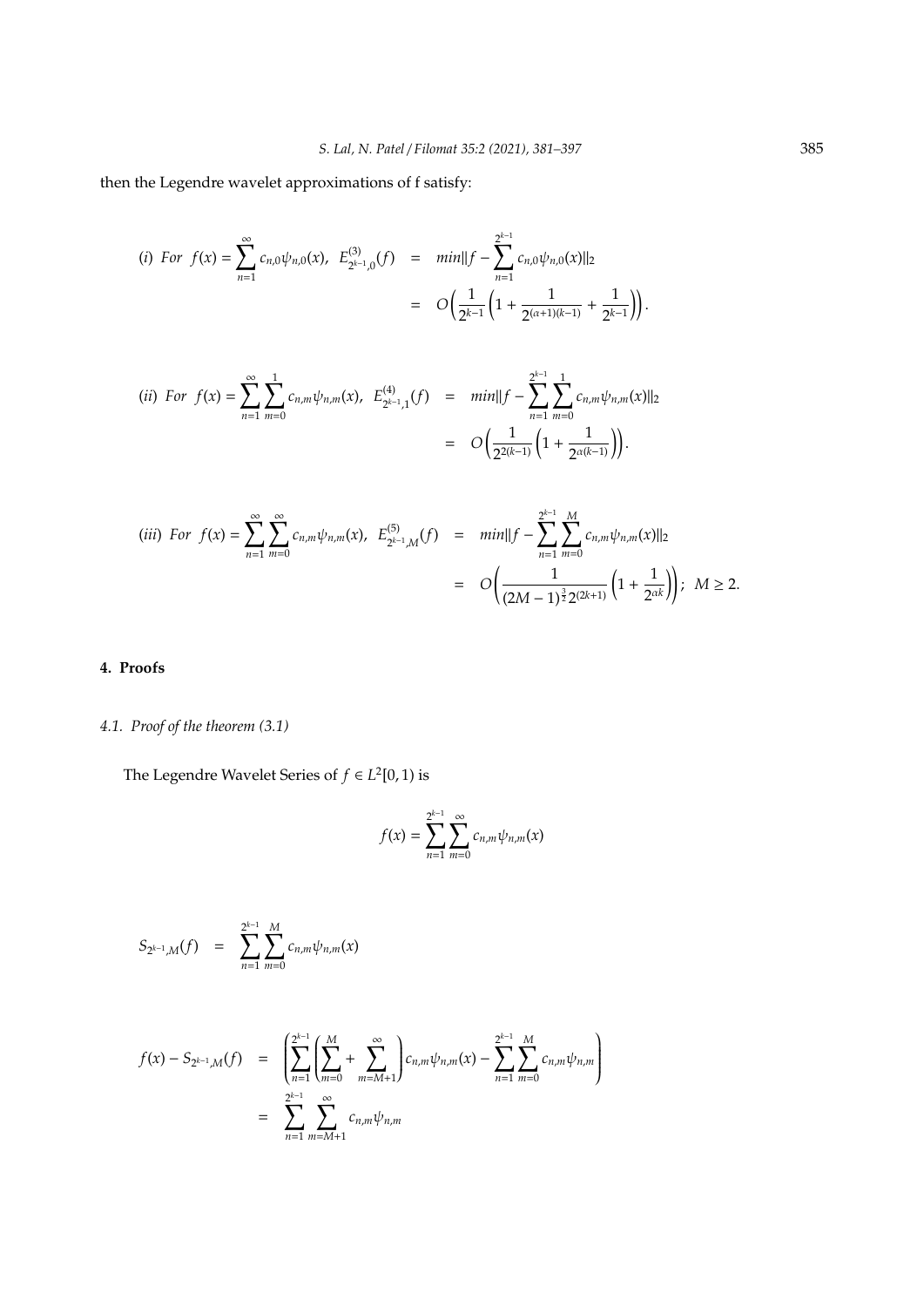$$
E_{2^{k-1},M}^{2}(f) = ||f - S_{2^{k-1},M}(f)||_{2}^{2}
$$
\n
$$
= \int_{0}^{1} |f(x) - S_{2^{k-1},M}(f)|^{2} dx
$$
\n
$$
= \int_{0}^{1} \left( \sum_{n=1}^{2^{k-1}} \sum_{m=M+1}^{\infty} c_{n,m} \psi_{n,m} \right)^{2} dx
$$
\n
$$
= \int_{0}^{1} \left( \sum_{n=1}^{2^{k-1}} \sum_{m=M+1}^{\infty} c_{n,m}^{2} \psi_{n,m}^{2} dx \right)
$$
\n
$$
+ 2 \sum_{1 \le n \ne n' \le 2^{k-1}, M+1 \le m \ne m' < \infty} c_{n,m} c_{n,m'} \psi_{n,m} \psi_{n'm'} dx
$$
\n
$$
= \sum_{n=1}^{2^{k-1}} \sum_{m=M+1}^{\infty} c_{n,m}^{2} \int_{0}^{1} \psi_{n,m}^{2} (x) dx \qquad (2)
$$
\n
$$
+ 2 \sum_{1 \le n \ne n' \le 2^{k-1}, M+1 \le m \ne m' < \infty} c_{n,m} c_{n'm'} \int_{0}^{1} \psi_{n,m} (x) \psi_{n'm'} (x) dx
$$
\n
$$
= \sum_{n=1}^{2^{k-1}} \sum_{m=M+1}^{\infty} c_{n,m}^{2} \int_{0}^{2} \psi_{n,m} (x) \psi_{n'm'} (x) dx
$$
\n
$$
= \sum_{n=1}^{2^{k-1}} \sum_{m=M+1}^{\infty} c_{n,m}^{2} \Big| c_{n,m}^{2}
$$
\n(3)

Next,

$$
c_{n,m} = \int_{-\infty}^{\infty} f(x)\psi_{n,m}(x)dx
$$
  
\n
$$
\leq \left(\frac{2m+1}{2}\right)^{\frac{1}{2}} (2)^{\frac{k}{2}} \int_{\frac{\hat{n}-1}{2k}}^{\frac{\hat{n}+1}{2k}} \left(f(x)L_m(2^kx-\hat{n})\right)dx
$$
  
\n
$$
= \left(\frac{2m+1}{2}\right)^{\frac{1}{2}} \left(\frac{1}{2}\right)^{\frac{k}{2}} \int_{-1}^{1} f\left(\frac{\hat{n}+t}{2^k}\right) L_m(t)dt \quad , \quad 2^kx - \hat{n} = t
$$
  
\n
$$
= \left(\frac{1}{2^{k+1}(2m+1)}\right)^{\frac{1}{2}} \int_{-1}^{1} f\left(\frac{\hat{n}+t}{2^k}\right) d\left(L_{m+1} - L_{m-1}\right)dt
$$
  
\n
$$
= \left(\frac{1}{2^{k+1}(2m+1)}\right)^{\frac{1}{2}} \left[\left(f\left(\frac{\hat{n}+1}{2^k}\right)(L_{m+1}(t) - L_{m-1}(t))\right)_{-1}^{1} - \int_{-1}^{1} f'\left(\frac{\hat{n}+t}{2^k}\right) \frac{1}{2^k} (L_{m+1}(t) - L_{m-1}(t)) dt\right]
$$

(4)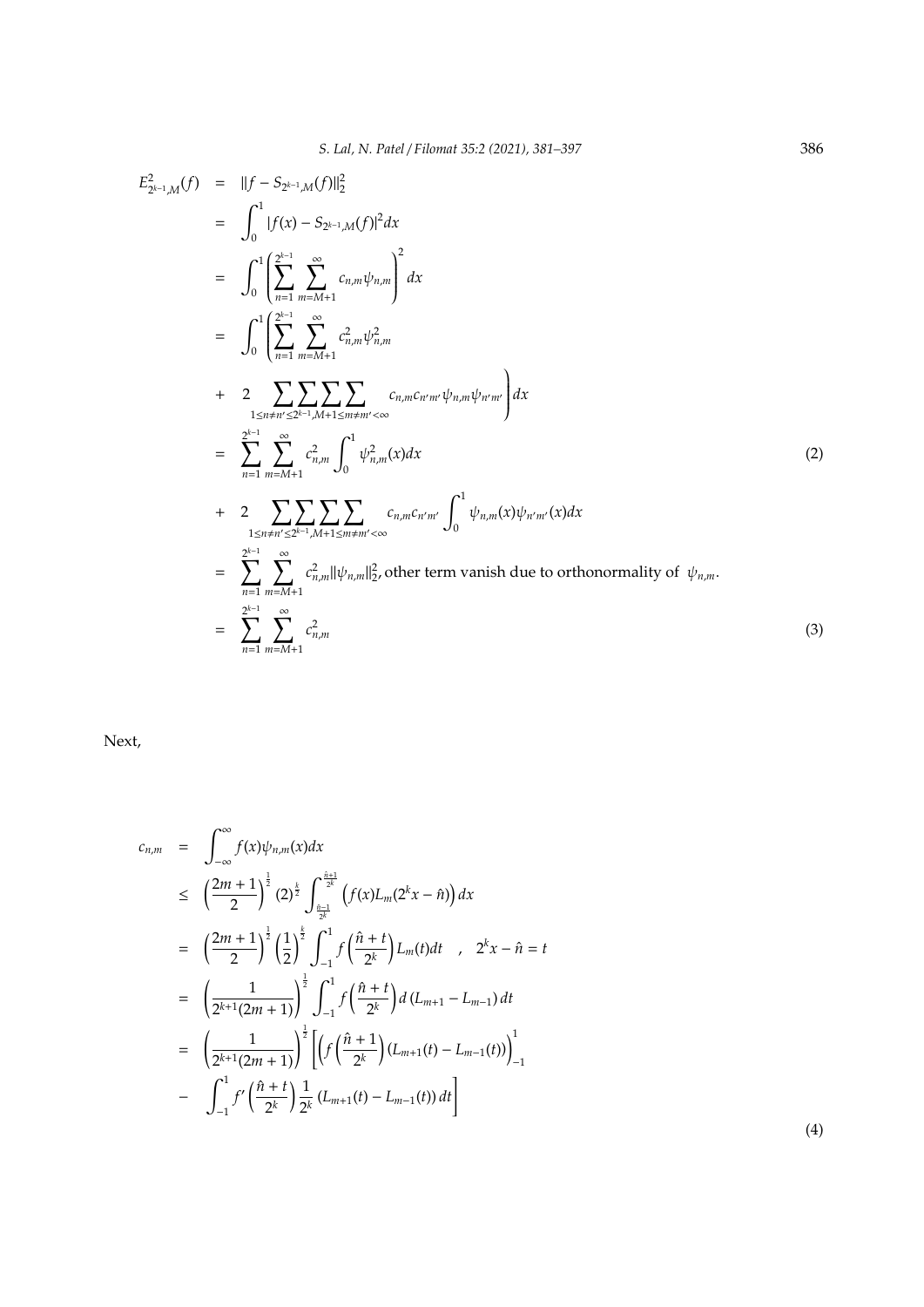$$
\begin{split}\n|c_{n,m}| &\leq \left| -\left(\frac{1}{2^{3k+1}(2m+1)}\right)^{\frac{1}{2}} \right| \int_{-1}^{1} \left| f'\left(\frac{\hat{n}+t}{2^k}\right) (L_{m+1} - L_{m-1}) \right| dt, \ m \geq 1 \\
&\leq \left| -\left(\frac{1}{2^{3k+1}(2m+1)}\right)^{\frac{1}{2}} \right| \left(\int_{-1}^{1} \left| f'\left(\frac{\hat{n}+t}{2^k}\right) \right|^2 dt\right)^{\frac{1}{2}} \left(\int_{-1}^{1} |L_{m+1} - L_{m-1}|^2 dt\right)^{\frac{1}{2}} \\
&\text{by cauchy sehwarz inequality} \\
&\leq \left| -\left(\frac{1}{2^{3k+1}(2m+1)}\right)^{\frac{1}{2}} \right| \left| \sqrt{2}M_1 \left[\frac{2}{2m+1} + \frac{2}{2m-1}\right]^{\frac{1}{2}} \right| \\
&\leq \left| -\left(\frac{1}{2^{3k+1}(2m+1)}\right)^{\frac{1}{2}} \right| \left| \frac{2\sqrt{2}M_1}{\sqrt{2m-1}} \right| \\
&\leq \frac{2M_1}{2^{\frac{3k}{2}}(2m-1)}\n\end{split} \tag{5}
$$

Using equation 5 and equation 4.1,

$$
E_{2^{k-1},M}^{2}(f) \leq \sum_{n=1}^{2^{k-1}} \sum_{m=M+1}^{\infty} \left( \frac{4M_{1}^{2}}{2^{3k}} \right) \left( \frac{1}{(2m-1)^{2}} \right)
$$
  
\n
$$
= 4 \left( \sum_{n=1}^{2^{k-1}} \frac{M_{1}^{2}}{2^{3k}} \right) \sum_{m=M+1}^{\infty} \left( \frac{1}{(2m-1)^{2}} \right)
$$
  
\n
$$
= 4 \left( \frac{(2^{k-1})M_{1}^{2}}{2^{3k}} \right) \left( \frac{1}{(2M+1)^{2}} + \int_{M+1}^{\infty} \frac{dm}{(2m+1)^{2}} \right)
$$
  
\n
$$
= \left( \frac{2M_{1}^{2}}{2^{2k}} \right) \left( \frac{1}{2M+1} + \frac{1}{2M+1} \right)
$$
  
\n
$$
= \frac{4M_{1}^{2}}{2^{2k}} \left( \frac{1}{2M+1} \right)
$$

Hence,

$$
E_{2^{k-1},M}(f) = \left(\frac{2M_1}{2^k(2M+1)^{\frac{1}{2}}}\right)
$$
  
=  $O\left(\frac{1}{\sqrt{2M+1} 2^k}\right), M = 0, 1, 2, 3, ...$ 

Thus Theorem (3.1)is proved.

*4.2. Proof of Theorem (3.2)*

$$
(i) \ f(x) = \sum_{n=1}^{\infty} c_{n,0} \psi_{n,0}(x)
$$

$$
e_n(x) = c_{n,0} \psi_{n,0}(x) - f(x) \ \forall x \in \left[\frac{\hat{n}-1}{2^k}, \frac{\hat{n}+1}{2^k}\right)
$$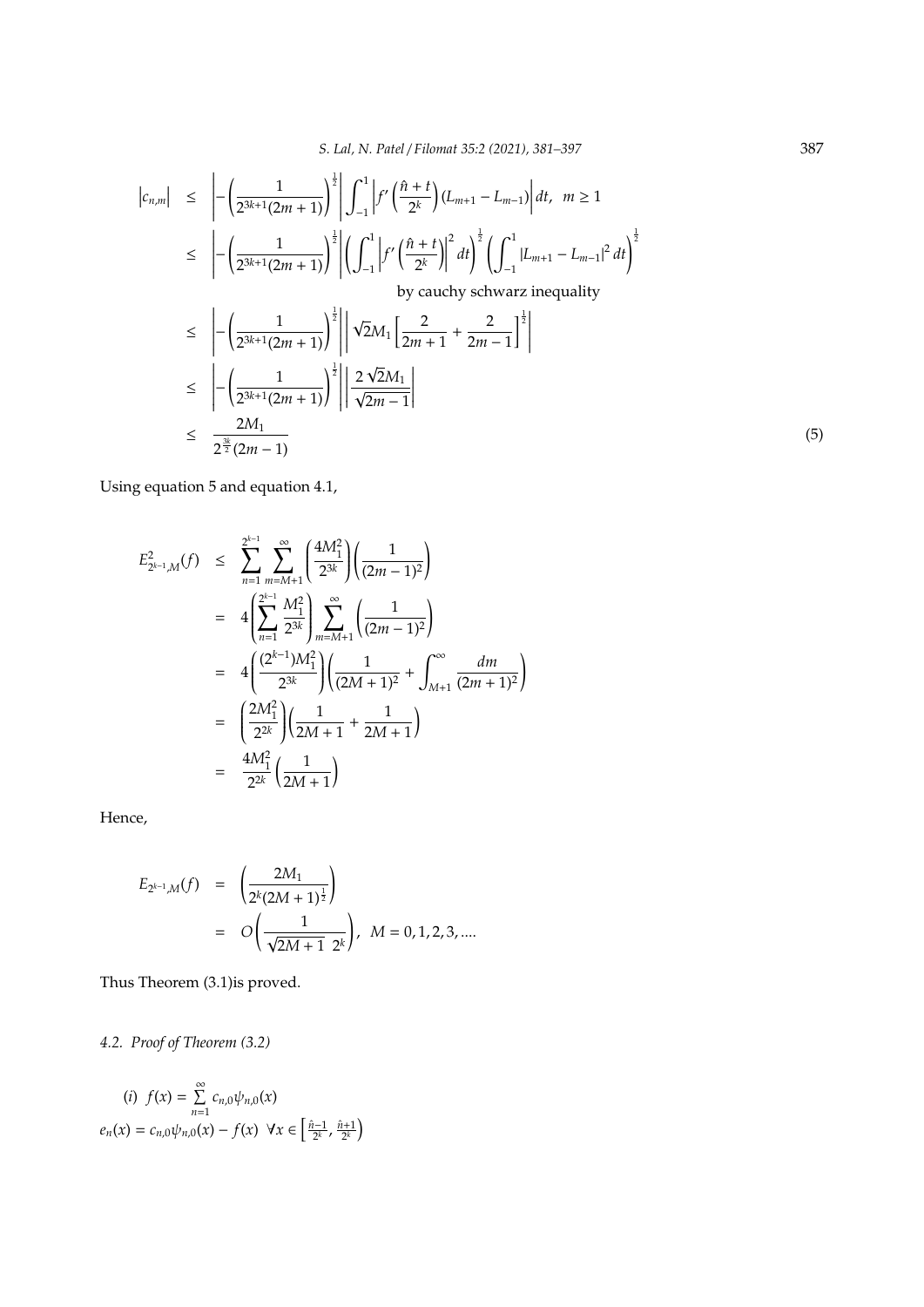$$
|\mathbf{e}_{0}(x)||_{2}^{2} = \int_{\frac{\pi}{2\pi}^{1/2}}^{\frac{\pi}{2\pi}^{1/2}} (\mathbf{c}_{n,0}\psi_{n,0} - f(x))^{2} dx
$$
\n
$$
= \int_{\frac{\pi}{2\pi}^{1/2}}^{\frac{\pi}{2\pi}^{1/2}} (\mathbf{c}_{n,0}^{2}\psi_{n,0}^{2} - 2\mathbf{c}_{n,0}\psi_{n,0}(x)f(x) + f^{2}(x)) dx
$$
\n
$$
= \mathbf{c}_{n,0}^{2}||\psi_{n,n}||_{2}^{2} - 2\mathbf{c}_{n,0} \int_{\frac{\pi - 1}{2}}^{\frac{\pi - 1}{2}} f(x)\psi_{n,0}(x) dx + \int_{\frac{\pi - 1}{2}}^{\frac{\pi - 1}{2}} f^{2}(x) dx
$$
\n
$$
= \mathbf{c}_{n,0}^{2} - 2\mathbf{c}_{n,0}^{2} + \int_{\frac{\pi - 1}{2}}^{\frac{\pi - 1}{2}} f^{2}(x) dx
$$
\n
$$
= \int_{\frac{\pi}{2}}^{\frac{\pi}{2}} f^{2}(x) dx - \mathbf{c}_{n,0}^{2}
$$
\n
$$
= \int_{0}^{\frac{\pi - 1}{2}} (f\left(\frac{\hbar - 1}{2^{k}} + h\right))^{2} dt - \mathbf{c}_{n,0}^{2}; \quad x = \frac{\hbar - 1}{2^{k}} + h, \quad 0 \leq h \leq \frac{1}{2^{k-1}}
$$
\n
$$
= \int_{0}^{\frac{\pi}{2} - 1} (f\left(\frac{\hbar - 1}{2^{k}}\right) + hf'\left(\frac{\hbar - 1}{2^{k}} + \theta h\right))^{2} dt - \mathbf{c}_{n,0}^{2}; \quad 0 < \theta < 1
$$
\n
$$
= \frac{1}{2^{k-1}} \left(f\left(\frac{\hbar - 1}{2^{k}}\right)\right)^{2} + 2f\left(\frac{\hbar - 1}{2^{k}}\right) \int_{0}^{\frac{\pi}{2}} h^{2}f'\left(\frac{\hbar - 1}{2^{k}} + \theta h\right) dt
$$
\n
$$
+ \int_{0}^{\frac{\pi}{2} - 1} h^{
$$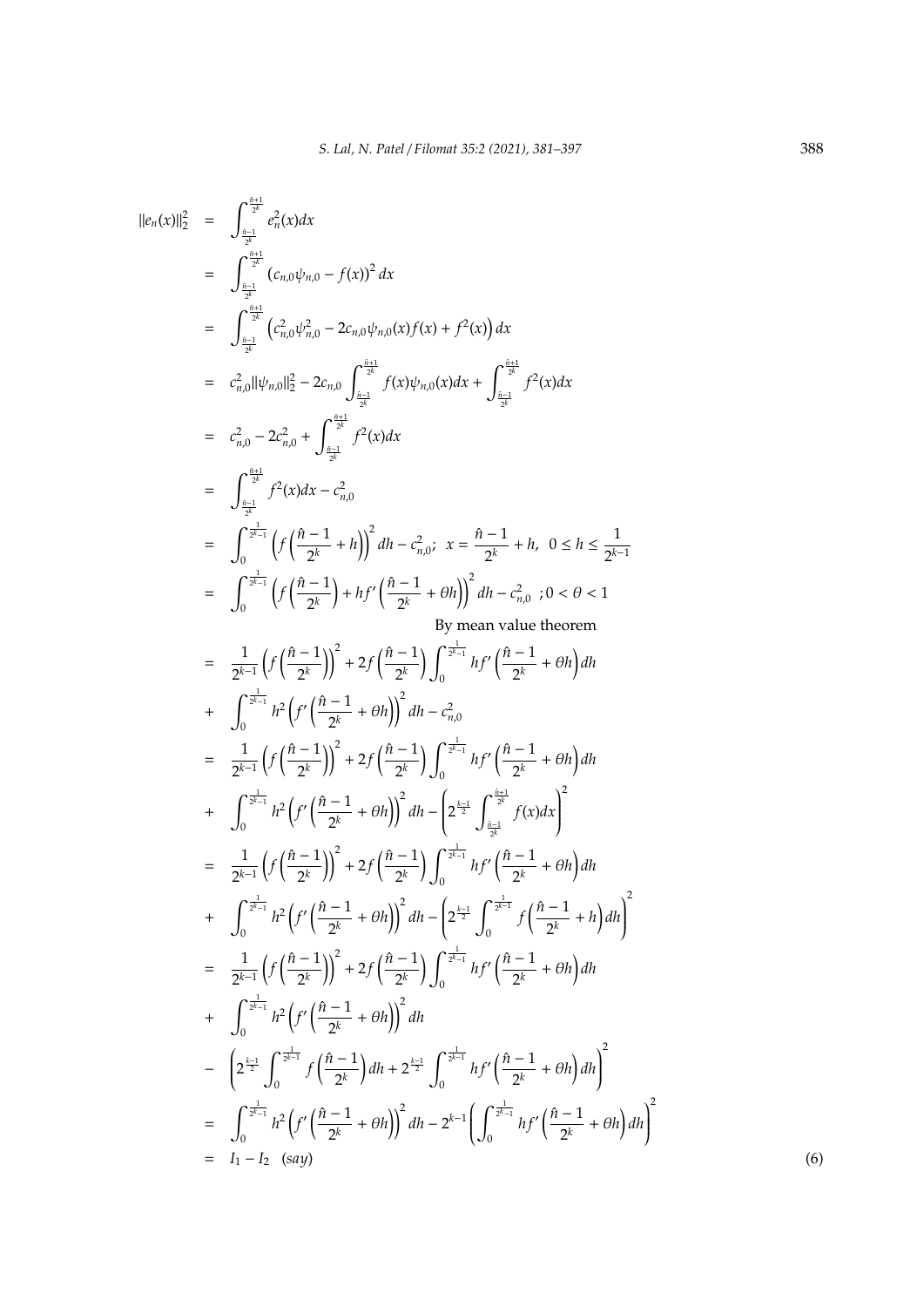$$
|I_{1}| \leq \int_{0}^{\frac{1}{2^{k}-1}} \left| h^{2} \left( f' \left( \frac{\hat{n}-1}{2^{k}} + \theta h \right) \right)^{2} \right| dh
$$
  
\n
$$
= \int_{0}^{\frac{1}{2^{k}-1}} \left| h^{2} \left[ \left( f' \left( \frac{\hat{n}-1}{2^{k}} + \theta h \right) - f' \left( \frac{\hat{n}-1}{2^{k}} \right) \right) + f' \left( \frac{\hat{n}-1}{2^{k}} \right) \right]^{2} \right| dh
$$
  
\n
$$
\leq \int_{0}^{\frac{1}{2^{k}-1}} h^{2} \left[ \left| \left( f' \left( \frac{\hat{n}-1}{2^{k}} + \theta h \right) - f' \left( \frac{\hat{n}-1}{2^{k}} \right) \right)^{2} \right| + \left| f' \left( \frac{\hat{n}-1}{2^{k}} \right) \right|^{2} dt
$$
  
\n
$$
+ 2 \left| \left( f' \left( \frac{\hat{n}-1}{2^{k}} + \theta h \right) - f' \left( \frac{\hat{n}-1}{2^{k}} \right) \right) f' \left( \frac{\hat{n}-1}{2^{k}} \right) \right| \right] dh
$$
  
\n
$$
\leq \int_{0}^{\frac{1}{2^{k}-1}} h^{2} \left[ (O(\theta h)^{\alpha})^{2} + M_{2}^{2} + 2(\theta h)^{\alpha} M_{2} \right] dh
$$
  
\n
$$
\leq \int_{0}^{\frac{1}{2^{k}-1}} h^{2} \left( M_{1}^{2} h^{2\alpha} + M_{2}^{2} + 2M_{1} h^{\alpha} M_{2} \right) dh
$$
  
\n
$$
= \left( M_{1}^{2} \frac{h^{2\alpha+3}}{2\alpha+3} + \frac{M_{2}^{2} + h^{3}}{3} + 2M_{1} M_{2} \frac{h^{\alpha+3}}{\alpha+3} \right)_{0}^{\frac{1}{2^{k}-1}}
$$
  
\n
$$
= \frac{M_{1}^{2}}{2\alpha+3} \frac{1}{2^{(2\alpha+3)(k-1)}} + \frac{1}{3} \frac{M_{2}^{2}}{2^{3(k-1)}} + \frac{2M_{1} M_{
$$

$$
|I_2| = 2^{k-1} \left| \int_0^{\frac{1}{2^{k-1}}} hf' \left( \frac{\hat{n} - 1}{2^k} + \theta h \right) dh \right|^2
$$
  
\n
$$
\geq 2^{k-1} \left[ \int_0^{\frac{1}{2^{k-1}}} h M_2 dh \right]^2
$$
  
\n
$$
= \frac{M_2^2}{4} \frac{1}{2^3(k-1)}
$$

Then,

$$
\begin{array}{lcl} ||e_n||_2^2&=& \displaystyle \frac{M_1^2}{2\alpha+3}\left(\frac{1}{2^{(2\alpha+3)(k-1)}}\right)+\frac{M_2^2}{12}\left(\frac{1}{2^{3(k-1)}}\right)+\frac{2M_1M_2}{\alpha+3}\left(\frac{1}{2^{(\alpha+3)(k-1)}}\right)\\&\leq& \displaystyle \left(\frac{M_1^2}{2^{(2\alpha+3)(k-1)}}+\frac{M_2^2}{2^{3(k-1)}}+\frac{2M_1M_2}{2^{(\alpha+3)(k-1)}}\right) \end{array}
$$

$$
E_{2^{k-1},M}^{(1)2}(f) = \sum_{n=1}^{2^{k-1}} ||e_n||^2
$$
  
=  $\left(\frac{M_1^2 2^{k-1}}{2^{(2\alpha+3)(k-1)}} + \frac{M_2^2 2^{k-1}}{2^{3(k-1)}} + \frac{2M_1 M_2 2^{k-1}}{2^{(\alpha+3)(k-1)}}\right)$   
=  $\left(\frac{M_1^2}{2^{(2\alpha+2)(k-1)}} + \frac{M_2^2}{2^{2(k-1)}} + \frac{2M_1 M_2}{2^{(\alpha+2)(k-1)}}\right)$   
=  $\left(\frac{M_1}{2^{(\alpha+1)(k-1)}} + \frac{M_2}{2^{(k-1)}}\right)^2$   
=  $\frac{(M_1 + M_2)^2}{2^{2(k-1)}} \left(\frac{1}{2^{\alpha(k-1)}} + 1\right)^2$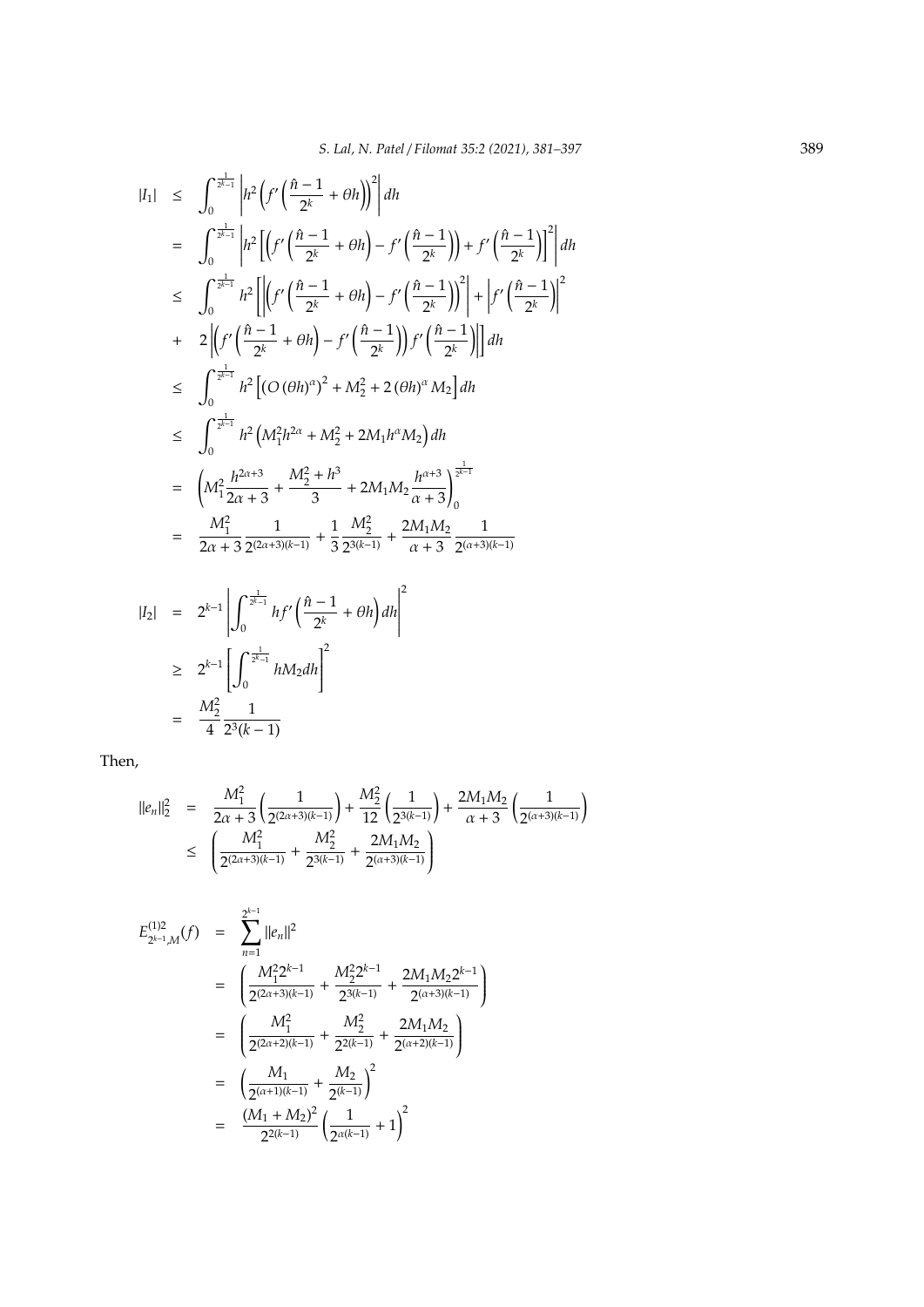Hence, 
$$
E_{2^{k-1},M}^{(1)}(f) = O\left(\frac{1}{2^{k-1}}\left(1 + \frac{1}{2^{\alpha}(k-1)}\right)\right)
$$

(*ii*)  $f(x) = \sum^{\infty}$ *n*=1  $\sum^{\infty}$  $\sum_{m=0} c_{n,m} \psi_{n,m}(x)$ 

Following the proof on Theorem (3.1) and equation 4, we have;

$$
c_{n,m} = -\left(\frac{1}{2^{3k+1}(2m+1)}\right)^{\frac{1}{2}} \int_{-1}^{1} \left(f'\left(\frac{\hat{n}+t}{2^{k}}\right) - f'\left(\frac{\hat{n}}{2^{k}}\right) + f'\left(\frac{\hat{n}}{2^{k}}\right)\right) (L_{m+1} - L_{m-1}) dt
$$
\n
$$
= -\left(\frac{1}{2^{3k+1}(2m+1)}\right)^{\frac{1}{2}} \int_{-1}^{1} \left(f'\left(\frac{\hat{n}+t}{2^{k}}\right) - f'\left(\frac{\hat{n}}{2^{k}}\right)\right) (L_{m+1} - L_{m-1}) dt
$$
\n
$$
- \left(\frac{1}{2^{3k+1}(2m+1)}\right)^{\frac{1}{2}} f'\left(\frac{\hat{n}}{2^{k}}\right) \int_{-1}^{1} (L_{m+1} - L_{m-1}) dt
$$
\n
$$
|C_{n,m}| = \left(\frac{1}{2^{3k+1}(2m+1)}\right)^{\frac{1}{2}} \int_{-1}^{1} \left|\left(f'\left(\frac{\hat{n}+t}{2^{k}}\right) - f'\left(\frac{\hat{n}}{2^{k}}\right)\right)\right| (L_{m+1} - L_{m-1})| dt
$$
\n
$$
+ \left(\frac{1}{2^{3k+1}(2m+1)}\right)^{\frac{1}{2}} \left|f'\left(\frac{\hat{n}}{2^{k}}\right)\right| \int_{-1}^{1} |(L_{m+1} - L_{m-1})| dt
$$
\n
$$
= \left(\frac{1}{2^{3k+1}(2m+1)}\right)^{\frac{1}{2}} \frac{1}{2^{k\alpha}} \int_{-1}^{1} |(L_{m+1} - L_{m-1})| dt
$$
\n
$$
+ \left(\frac{1}{2^{3k+1}(2m+1)}\right)^{\frac{1}{2}} M_1 \int_{-1}^{1} |(L_{m+1} - L_{m-1})| dt
$$
\n
$$
= \left(\frac{1}{2^{3k+1}(2m+1)}\right)^{\frac{1}{2}} \left(\frac{1}{2^{k\alpha}} + M_1\right) \int_{-1}^{1} |(L_{m+1} - L_{m-1})| dt
$$
\n
$$
= \left(\frac{1
$$

$$
\begin{split} ||f(x) - S_{2^{k-1},M}(f)||_{2}^{2} &= \sum_{n=1}^{2^{k-1}} \sum_{m=M+1}^{\infty} \left| c_{n,m} \right|^{2} \\ &\leq \left( \frac{8(1+M_{1})^{2}}{2^{3k+1}(2m-1)^{2}} \right) \left( \frac{1}{2^{k\alpha}} + 1 \right) \\ &\leq 8(M_{1}+1)^{2} \sum_{n=1}^{2^{k-1}} \frac{1}{2^{3k+1}} \left( \frac{1}{2^{k\alpha}} + 1 \right)^{2} \sum_{m=M+1}^{\infty} \frac{1}{(2m-1)^{2}} \\ &= 8(M_{1}+1)^{2} \frac{1}{2^{3k+1}} \left( \frac{1}{2^{k\alpha}} + 1 \right)^{2} 2^{k-1} \left( \frac{1}{(2M+1)^{2}} + \int_{M+1}^{\infty} \frac{dm}{(2m-1)^{2}} \right) \end{split}
$$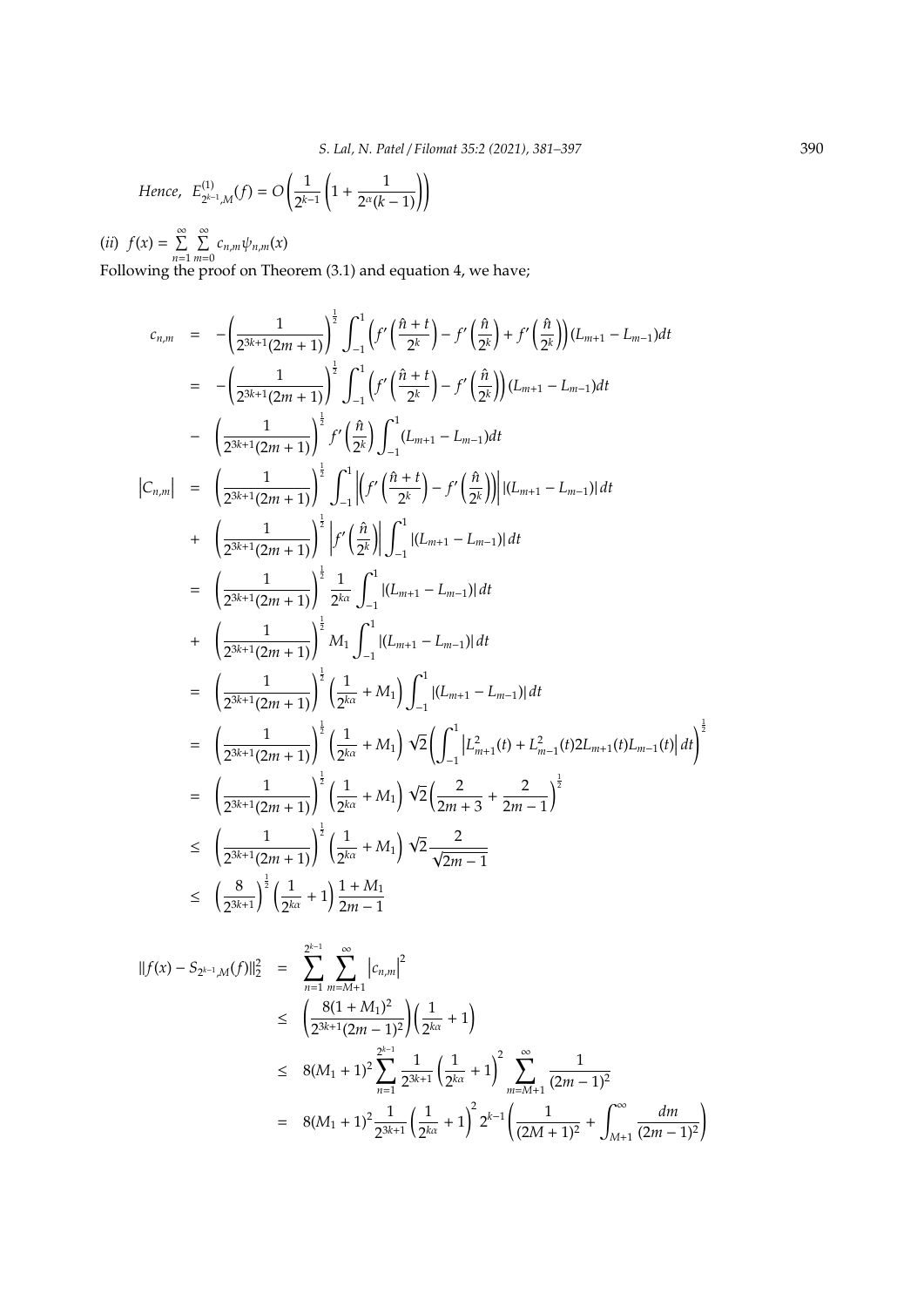$$
\leq \frac{8(M_1+1)^2}{2^{2k+2}} \left(\frac{1}{2^{k\alpha}}+1\right)^2 \left(\frac{1}{(2M+1)^2}+\frac{1}{(2M+1)}\right)
$$
  

$$
\leq \frac{8(M_1+1)^2}{2^{2k+2}} \left(\frac{1}{2^{k\alpha}}+1\right)^2 \left(\frac{2}{2M+1}\right)
$$

$$
E_{2^{k-1},M}f = ||f(x) - S_{2^{k-1},M}(f)||_2
$$
  
= 
$$
\frac{4(M_1 + 1)}{2^{k+1}} \left(\frac{1}{2^{k\alpha}} + 1\right) \left(\frac{1}{(2M+1)^{\frac{1}{2}}}\right)
$$
  
= 
$$
O\left(\frac{1}{2^{k+1}\sqrt{2M+1}}\left(1 + \frac{1}{2^{\alpha k}}\right)\right); \quad M \ge 1.
$$

Thus theorem (3.2) is completely estiblished.

*4.3. Proof of Theorem (3.3)*

$$
(i) \ f(x) = \sum_{n=1}^{\infty} c_{n,0} \psi_{n,0}(x)
$$

$$
e_n(x) = c_{n,0} \psi_{n,0}(x) - f(x) \ \forall x \in \left[\frac{\hat{n}-1}{2^k}, \frac{\hat{n}+1}{2^k}\right)
$$

$$
e_n(x) = c_{n,0} \psi_{n,0} - f(x) \ \forall x \in \left[\frac{\hat{n}-1}{2^k}, \frac{\hat{n}+1}{2^k}\right)
$$

$$
||e_{n}(x)||_{2}^{2} = \int_{\frac{\hat{n}-1}{2^{k}}}^{\frac{\hat{n}+1}{2^{k}}} f^{2}(x) - c_{n,0}^{2}
$$
  
\n
$$
= \int_{0}^{\frac{1}{2^{k}-1}} \left(f\left(\frac{\hat{n}-1}{2^{k}} + h\right)\right)^{2} dh - c_{n,0}^{2}; \ x = \frac{\hat{n}-1}{2^{k}} + h, 0 \leq h \leq \frac{1}{2^{k-1}}
$$
  
\n
$$
= \frac{1}{2^{k-1}} \left(f\left(\frac{\hat{n}-1}{2^{k}}\right)\right)^{2} + \frac{1}{3} \frac{1}{2^{3(k-1)}} \left(f'\left(\frac{\hat{n}-1}{2^{k}}\right)\right)^{2} + \int_{0}^{\frac{1}{2^{k-1}}} \frac{h^{4}}{4} \left(f''\left(\frac{\hat{n}-1}{2^{k}} + \theta h\right)\right)^{2} dh
$$
  
\n
$$
+ \frac{1}{2^{2(k-1)}} f\left(\frac{\hat{n}-1}{2^{k}}\right) f'\left(\frac{\hat{n}-1}{2^{k}}\right) + f'\left(\frac{\hat{n}-1}{2^{k}}\right) \int_{0}^{\frac{1}{2^{k-1}}} h^{3} f''\left(\frac{\hat{n}-1}{2^{k}} + \theta h\right) dh
$$
  
\n
$$
+ f\left(\frac{\hat{n}-1}{2^{k}}\right) \int_{0}^{\frac{1}{2^{k-1}}} h^{2} f''\left(\frac{\hat{n}-1}{2^{k}} + \theta h\right) dh - c_{n,0}^{2}
$$
  
\n(7)

Consider,

$$
c_{n,0} = \frac{1}{2^{\frac{k-1}{2}}} f\left(\frac{\hat{n}-1}{2^k}\right) + \frac{1}{2} \frac{1}{2^{\frac{3(k-1)}{2}}} f'\left(\frac{\hat{n}-1}{2^k}\right) dh + \frac{1}{2} 2^{\frac{k-1}{2}} \int_0^{\frac{1}{2^{k-1}}} h^2 f''\left(\frac{\hat{n}-1}{2^k} + \theta h\right) dh
$$
  

$$
c_{n,0}^2 = \frac{1}{2^{k-1}} \left( f\left(\frac{\hat{n}-1}{2^k}\right) \right)^2 + \frac{1}{4} \frac{1}{2^{3(k-1)}} \left( f'\left(\frac{\hat{n}-1}{2^k}\right) \right)^2 + \frac{1}{4} 2^{k-1} \left( \int_0^{\frac{1}{2^{k-1}}} h^2 f''\left(\frac{\hat{n}-1}{2^k} + \theta h\right) dh \right)^2
$$
  

$$
+ \frac{1}{2^{2(k-1)}} f\left(\frac{\hat{n}-1}{2^k}\right) f'\left(\frac{\hat{n}-1}{2^k}\right) + f\left(\frac{\hat{n}-1}{2^k}\right) \int_0^{\frac{1}{2^{k-1}}} h^2 f''\left(\frac{\hat{n}-1}{2^k} + \theta h\right) dh
$$
  

$$
+ \frac{1}{2^k} f'\left(\frac{\hat{n}-1}{2^k}\right) \left( \int_0^{\frac{1}{2^{k-1}}} h^2 f''\left(\frac{\hat{n}-1}{2^k} + \theta h\right) dh \right)
$$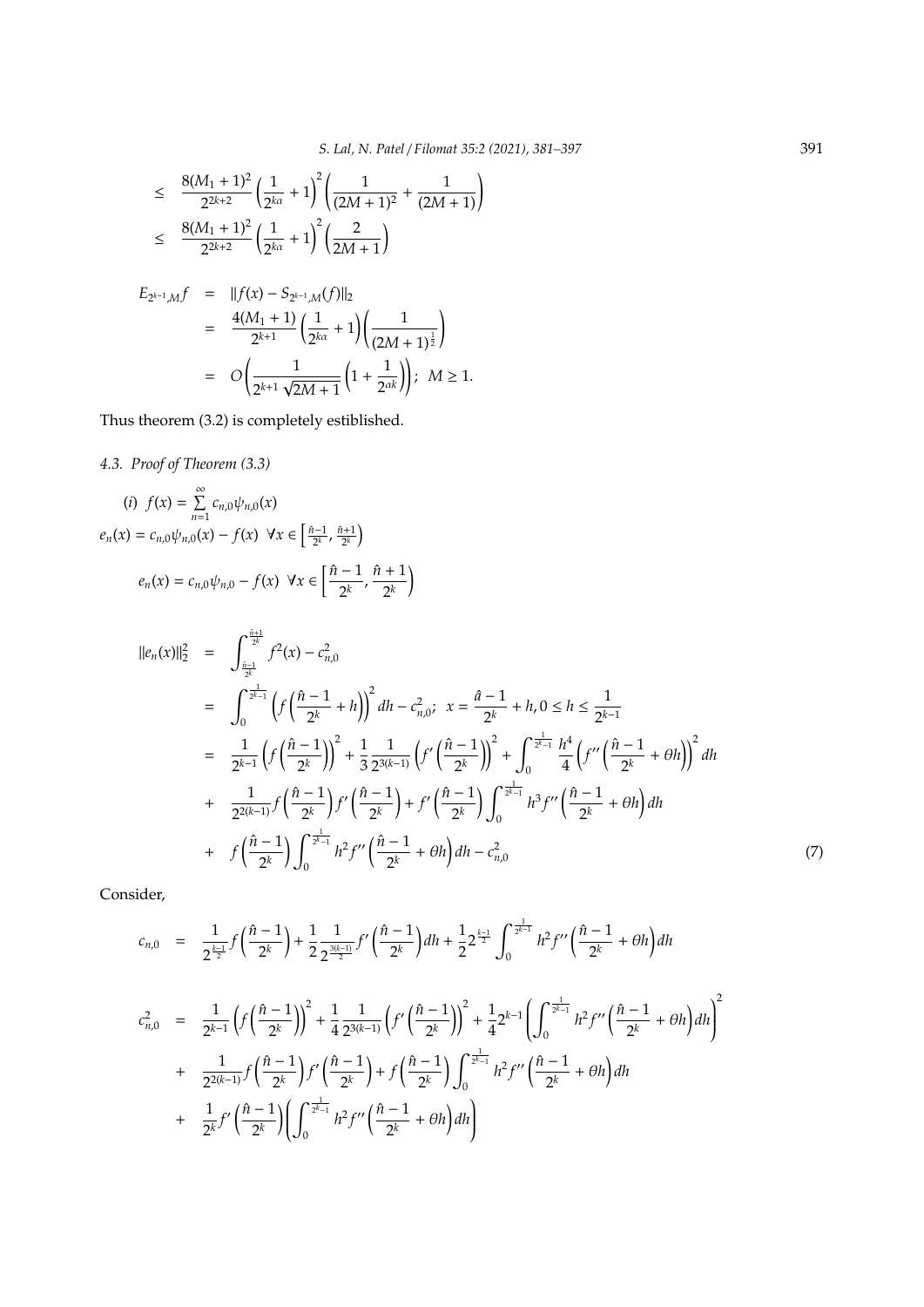Next,

$$
\begin{split}\n||e_n(x)||_2^2 &= \frac{1}{12} \frac{1}{2^{3(k-1)}} \left( f' \left( \frac{\hat{n}-1}{2^k} \right) \right)^2 + \int_0^{\frac{1}{2^k-1}} \frac{h^4}{4} \left( f'' \left( \frac{\hat{n}-1}{2^k} + \theta h \right) \right)^2 dh \\
&+ \quad f' \left( \frac{\hat{n}-1}{2^k} \right) \int_0^{\frac{1}{2^k-1}} h^3 f'' \left( \frac{\hat{n}-1}{2^k} + \theta h \right) dh - \frac{1}{4} 2^{k-1} \left( \int_0^{\frac{1}{2^k-1}} h^2 f'' \left( \frac{\hat{n}-1}{2^k} + \theta h \right) dh \right)^2 \\
&- \quad \frac{1}{2^k} f' \left( \frac{\hat{n}-1}{2^k} \right) \left( \int_0^{\frac{1}{2^k-1}} h^2 f'' \left( \frac{\hat{n}-1}{2^k} + \theta h \right) dh \right) \\
&= \quad I_1 + I_2 + I_3 - I_4 - I_5 \quad (say)\n\end{split} \tag{8}
$$

$$
|I_1| \leq \frac{1}{12} \frac{1}{2^{3(k-1)}} \left| f' \left( \frac{\hat{n} - 1}{2^k} \right) \right|^2
$$
  
 
$$
\leq \frac{M_2^2}{3} \frac{1}{2^{3k-1}}
$$

$$
|I_2| \leq \int_0^{\frac{1}{2^{k-1}}} \frac{h^4}{4} \left[ (O(\theta h)^{\alpha})^2 + M_4^2 + 2(\theta h)^{\alpha} M_4 \right] dh
$$
  
\n
$$
\leq \int_0^{\frac{1}{2^{k-1}}} \frac{h^4}{4} \left[ M_3^2 h^{2\alpha} + M_4^2 + 2M_3 h^{\alpha} M_4 \right] dh
$$
  
\n
$$
= \frac{M_3^2}{4(2\alpha + 5)} \frac{1}{2^{(k-1)(2\alpha + 5)}} + \frac{M_4^2}{20} \frac{1}{2^{5(k-1)}} + \frac{2M_3 M_4}{4(\alpha + 5)2^{(k-1)(\alpha + 5)}}
$$

$$
|I_3| \leq |f'(\frac{\hat{n}-1}{2^k})| \int_0^{\frac{1}{2^k-1}} h^3 |f''(\frac{\hat{n}-1}{2^k} + \theta h) | dh
$$
  
\n
$$
\leq M_2 \int_0^{\frac{1}{2^k-1}} h^3 (M_3 h^{\alpha} + M_4)
$$
  
\n
$$
= \frac{M_2 M_3}{(\alpha+3)2^{(k-1)(\alpha+4)}} + \frac{1}{4} \frac{M_2 M_4}{2^{4(k-1)}}
$$

$$
|I_4| = \frac{1}{4} 2^{k-1} \left| \int_0^{\frac{1}{2^{k-1}}} h^2 f''\left(\frac{\hat{n}-1}{2^k} + \theta h\right) dh \right|^2
$$
  
\n
$$
\geq \frac{1}{4} 2^{k-1} M_4^2 \left( \int_0^{\frac{1}{2^{k-1}}} h \ dh \right)^2
$$
  
\n
$$
= \frac{M_4^2}{36} \frac{1}{2^{5(k-1)}}
$$

$$
|I_5| = \frac{1}{2^k} \left| f' \left( \frac{\hat{n} - 1}{2^k} \right) \left( \int_0^{\frac{1}{2^k - 1}} h^2 f'' \left( \frac{\hat{n} - 1}{2^k} + \theta h \right) dh \right) \right|
$$
  
\n
$$
\geq \frac{1}{2^k} M_2 \int_0^{\frac{1}{2^k - 1}} h^2 M_4 dh
$$
  
\n
$$
= \frac{M_2 M_4}{3} \frac{1}{2^{4k - 3}}
$$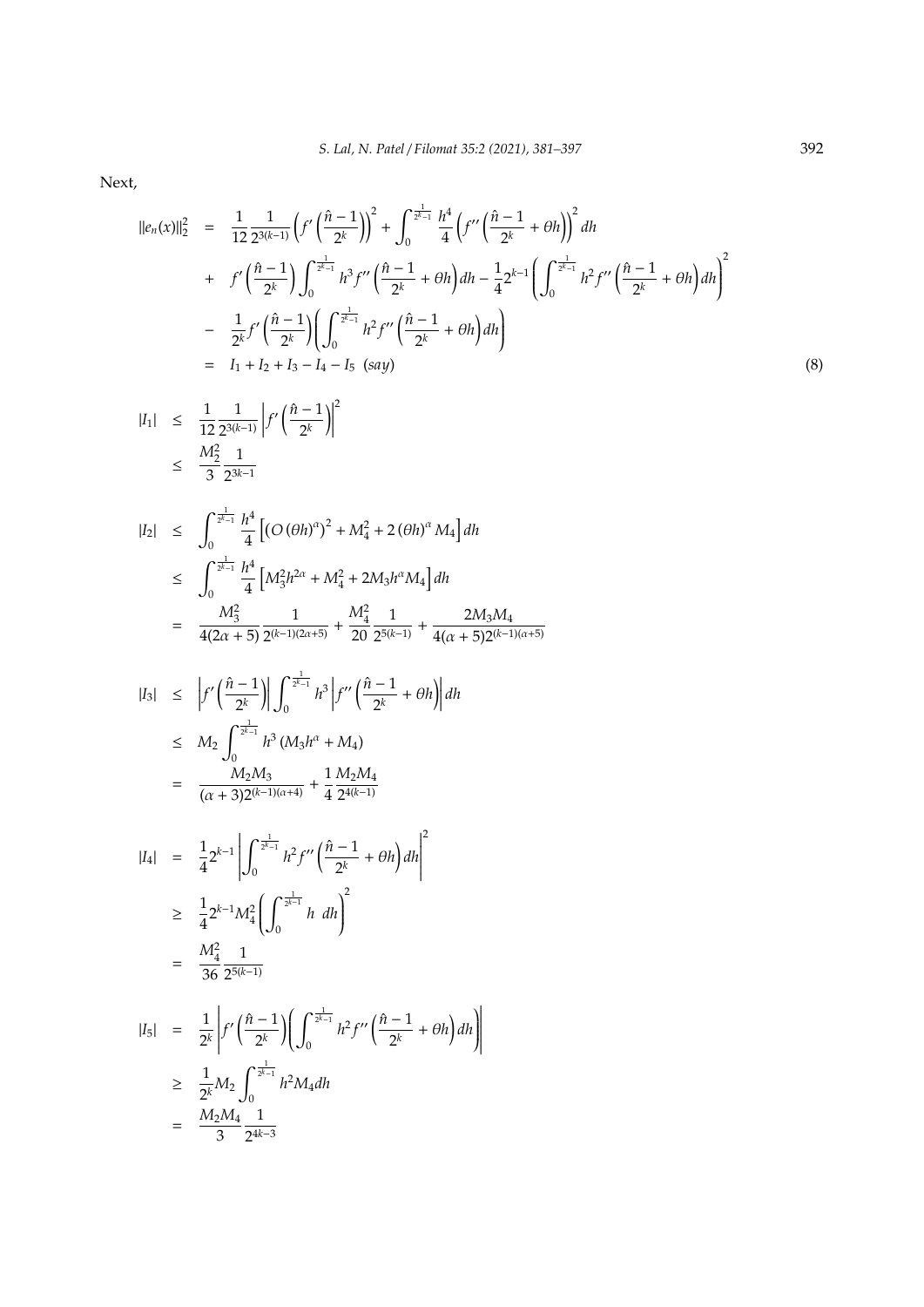Then,

$$
\begin{array}{rcl}\n||e_n(x)||_2^2 &=& \frac{1}{3} \frac{M_2^2}{2^{3k-1}} + \frac{1}{4(2\alpha+5)} \left( \frac{M_3^2}{2^{(k-1)(2\alpha+5)}} \right) + \frac{M_4^2}{(4)2^{5(k-1)}} \left( \frac{1}{5} - \frac{1}{9} \right) + \frac{2M_3M_4}{(4)(\alpha+5)2^{(k-1)(\alpha+5)}} \\
+ & & \frac{M_2M_3}{(\alpha+3)2^{(k-1)(\alpha+4)}} + \frac{M_2M_4}{2^{(4k-3)}} \left( \frac{1}{2} - \frac{1}{3} \right) \\
& & \leq \left( \frac{M_2^2}{2^{3k-1}} + \frac{M_3^2}{2^{2k\alpha+5k-2\alpha-5}} + \frac{M_4^2}{2^{5k-3}} + \frac{M_3M_4}{2^{k\alpha+5k-\alpha-5}} + \frac{M_2M_3}{2^{k\alpha+4k-\alpha-4}} + \frac{M_2M_4}{2^{4k-3}} \right) \\
&= \frac{2^{k-1}}{2^{2k-1}} \left( |e_n|^2 \right) \\
= & \left( \frac{M_2^2}{2^{2k}} + \frac{M_3^2}{2^{2k\alpha+4k-2\alpha-4}} + \frac{M_4^2}{2^{4k-2}} + \frac{M_3M_4}{(2)2^{k\alpha+4k-\alpha-4}} + \frac{M_2M_3}{2^{k\alpha+3k-\alpha-3}} + \frac{M_2M_4}{2^{3k-2}} \right) \\
& & \leq (M_2 + M_3 + M_4)^2 \left( \frac{1}{2^{\frac{2k}{2}}} + \frac{1}{2^{\frac{2k\alpha+4k-2\alpha-4}{2}}} + \frac{1}{2^{\frac{4k-2}{2}}} \right)^2\n\end{array}
$$

*There f ore*,

$$
E_{2^{k-1},M}^{(3)}(f) = (M_2 + M_3 + M_4) \left( \frac{1}{2^k} + \frac{1}{2^{k\alpha + 2k - \alpha - 2}} + \frac{1}{2^{2k - 1}} \right)
$$
  
=  $(M_2 + M_3 + M_4) \left( \frac{1}{2^{k-1}} \left( 1 + \frac{1}{2^{(k-1)(\alpha+1)}} + \frac{1}{2^k} \right) \right)$   
=  $O \left( \frac{1}{2^{k-1}} \left( 1 + \frac{1}{2^{(\alpha+1)(k-1)}} + \frac{1}{2^{k-1}} \right) \right).$ 

(ii) 
$$
f(x) = \sum_{n=1}^{\infty} \sum_{m=0}^{1} c_{n,m} \psi_{n,m}(x)
$$
  
\n
$$
e_n(x) = c_{n,0} \psi_{n,0} - f(x) \quad \forall x \in \left[\frac{\hat{n}-1}{2^k}, \frac{\hat{n}+1}{2^k}\right]
$$
\n
$$
||e_n(x)||_2^2 = \int_{\frac{\hat{n}-1}{2^k}}^{\frac{\hat{n}+1}{2^k}} e_n^2(x) dx
$$
\n
$$
= \int_{\frac{\hat{n}-1}{2^k}}^{\frac{\hat{n}+1}{2^k}} f^2(x) - c_{n,0}^2 - c_{n,1}^2
$$
\n
$$
= \int_0^{\frac{\hat{n}-1}{2^k}} \left(f\left(\frac{\hat{n}-1}{2^k} + h\right)\right)^2 dh - c_{n,0}^2 - c_{n,1}^2
$$
\n(9)

2<sup><sup>4*k*−2</sup></sup>

consider,

$$
c_{n,1} = \langle f(x), \psi_{n,1} \rangle
$$
  
\n
$$
= \int_{\frac{\hat{n}-1}{2^k}}^{\frac{\hat{n}+1}{2^k}} f(x) \psi_{n,1}(x) dx
$$
  
\n
$$
= \int_{\frac{\hat{n}-1}{2^k}}^{\frac{\hat{n}+1}{2^k}} f(x) \sqrt{\frac{3}{2}} 2^{\frac{k}{2}} (2^k x - \hat{n}) dx
$$
  
\n
$$
= \int_{0}^{\frac{1}{2^{k-1}}} f(\frac{\hat{n}-1}{2^k} + h) \sqrt{\frac{3}{2}} 2^{\frac{k}{2}} (2^k (\frac{\hat{n}-1}{2^k} + h) - \hat{n}) dh
$$
  
\n
$$
= \int_{0}^{\frac{1}{2^{k-1}}} f(\frac{\hat{n}-1}{2^k} + h) \sqrt{\frac{3}{2}} 2^{\frac{k}{2}} (2^k h - 1) dh
$$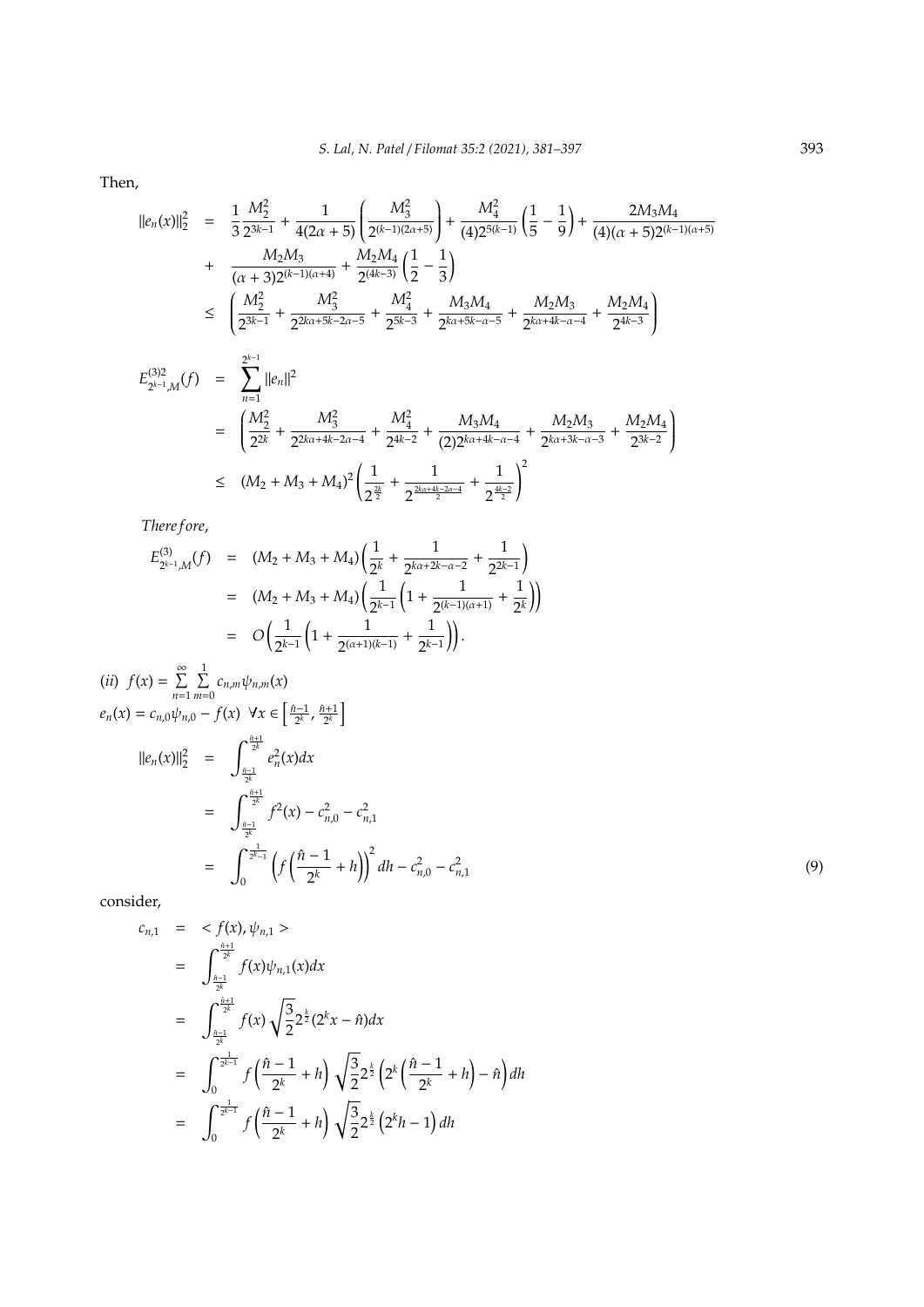$$
= \int_0^{\frac{1}{2^{k-1}}} \left( f\left(\frac{\hat{n}-1}{2^k}\right) + hf'\left(\frac{\hat{n}-1}{2^k}\right) + \frac{h^2}{2}f''\left(\frac{\hat{n}-1}{2^k} + \theta h\right) \right) \sqrt{\frac{3}{2}} 2^{\frac{k}{2}} \left(2^k h - 1\right) dh
$$
  

$$
= \frac{1}{\sqrt{3}2^{\frac{3k-1}{2}}} f'\left(\frac{\hat{n}-1}{2^k}\right) + \sqrt{3}2^{\frac{3(k-1)}{2}} \int_0^{\frac{1}{2^{k-1}}} h^3 f''\left(\frac{\hat{n}-1}{2^k} + \theta h\right) dh
$$
  

$$
- \sqrt{3}2^{\frac{(k-1)}{2}} \int_0^{\frac{1}{2^{k-1}}} h^2 f''\left(\frac{\hat{n}-1}{2^k} + \theta h\right) dh
$$

$$
c_{n,1}^{2} = \frac{2^{1-3k}}{3} \left(f'\left(\frac{\hat{n}-1}{2^{k}}\right)\right)^{2} + (3)2^{3(k-1)} \left(\int_{0}^{\frac{1}{2^{k-1}}} h^{3} f''\left(\frac{\hat{n}-1}{2^{k}} + \theta h\right) dh\right)^{2} + (3)2^{k-1} \left(\int_{0}^{\frac{1}{2^{k-1}}} h^{2} f''\left(\frac{\hat{n}-1}{2^{k}} + \theta h\right) dh\right)^{2} + f'\left(\frac{\hat{n}-1}{2^{k}}\right) \int_{0}^{\frac{1}{2^{k-1}}} h^{3} f''\left(\frac{\hat{n}-1}{2^{k}} + \theta h\right) dh - 2^{-k} f'\left(\frac{\hat{n}-1}{2^{k}}\right) \int_{0}^{\frac{1}{2^{k-1}}} h^{2} f''\left(\frac{\hat{n}-1}{2^{k}} + \theta h\right) dh - (3)2^{2(k-1)} \int_{0}^{\frac{1}{2^{k-1}}} h^{3} f''\left(\frac{\hat{n}-1}{2^{k}} + \theta h\right) dh \int_{0}^{\frac{1}{2^{k-1}}} h^{2} f''\left(\frac{\hat{n}-1}{2^{k}} + \theta h\right) dh
$$

Then,

$$
\begin{split}\n\|\boldsymbol{e}_{n}(f)\|_{2}^{2} &= \int_{0}^{\frac{1}{2^{k-1}}} \frac{h^{4}}{4} \left( f''\left(\frac{\hat{n}-1}{2^{k}} + \theta h\right) \right)^{2} dh - 2^{k-1} \left( \int_{0}^{\frac{1}{2^{k-1}}} h^{2} f''\left(\frac{\hat{n}-1}{2^{k}} + \theta h\right) dh \right)^{2} \\
&- (3) 2^{3(k-1)} \left( \int_{0}^{\frac{1}{2^{k-1}}} h^{3} f''\left(\frac{\hat{n}-1}{2^{k}} + \theta h\right) dh \right)^{2} \\
&+ (3) 2^{2(k-1)} \left( \int_{0}^{\frac{1}{2^{k-1}}} h^{3} f''\left(\frac{\hat{n}-1}{2^{k}} + \theta h\right) dh \right) \left( \int_{0}^{\frac{1}{2^{k-1}}} h^{2} f''\left(\frac{\hat{n}-1}{2^{k}} + \theta h\right) dh \right) \\
&= I_{1} - I_{2} - I_{3} + I_{4} \text{ (say)}\n\end{split}
$$

$$
|I_{1}| \leq \int_{0}^{\frac{1}{2^{k}-1}} \frac{h^{4}}{4} \left| f''\left(\frac{\hat{n}-1}{2^{k}} + \theta h \right) \right|^{2} dh
$$
  
\n
$$
\leq \frac{M_{3}^{2}}{4(2\alpha+5)} \frac{1}{2^{(k-1)(2\alpha+5)}} + \frac{M_{4}^{2}}{20} \frac{1}{2^{5(k-1)}} + \frac{2M_{3}M_{4}}{4(\alpha+5)2^{(k-1)(\alpha+5)}}
$$
  
\n
$$
|I_{2}| = 2^{k-1} \left| \int_{0}^{\frac{1}{2^{k}-1}} h^{2} f''\left(\frac{\hat{n}-1}{2^{k}} + \theta h \right) dh \right|^{2}
$$
  
\n
$$
\geq \frac{M_{4}^{2}}{9} \frac{1}{2^{5(k-1)}}
$$

$$
|I_3| = (3)2^{3(k-1)} \left| \int_0^{\frac{1}{2^k-1}} h^3 f''\left(\frac{\hat{n}-1}{2^k} + \theta h\right) dh \right|
$$
  
 
$$
\geq \frac{3M_4^2}{16} \frac{1}{2^{5(k-1)}}
$$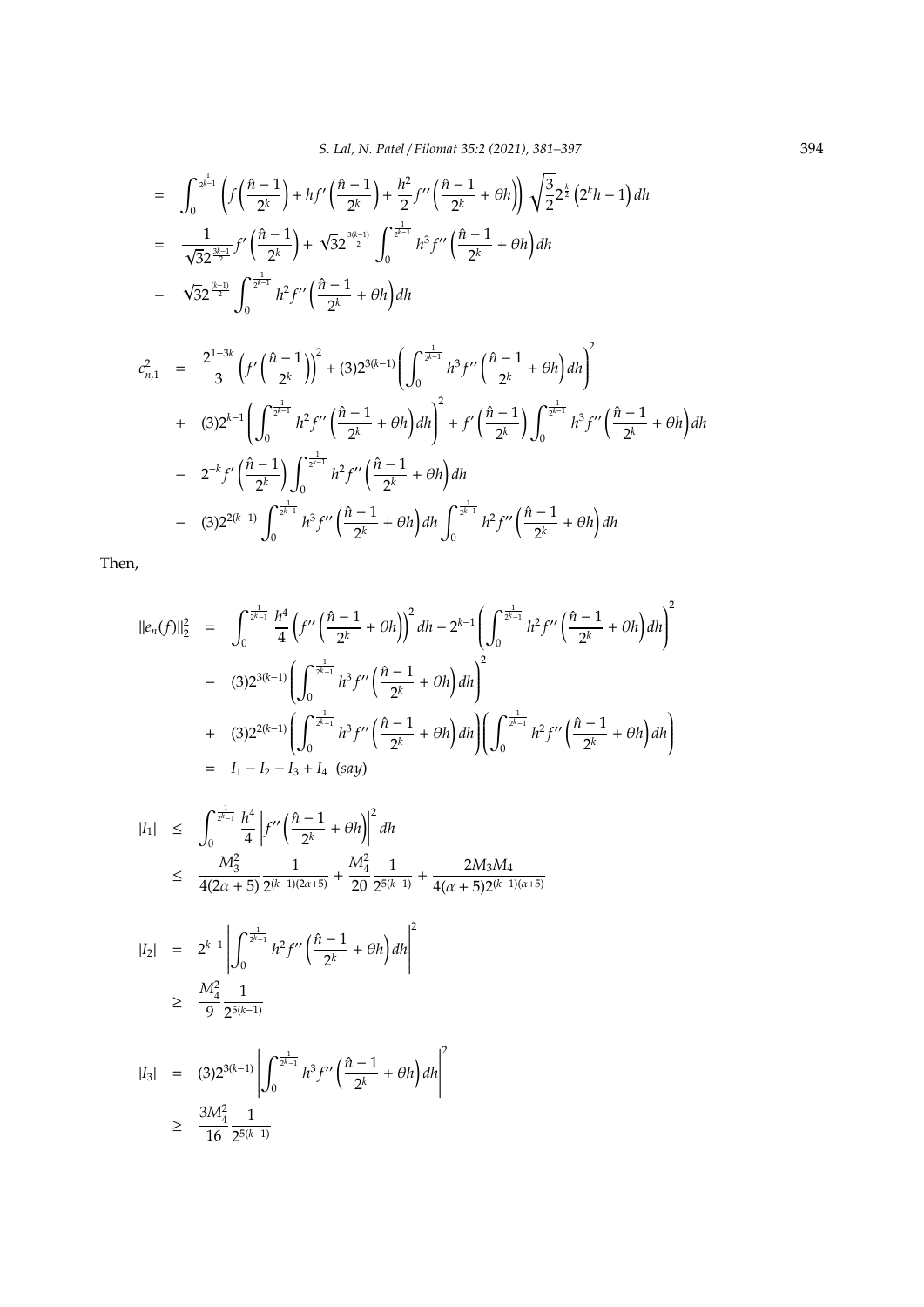$$
\begin{array}{lcl} |I_4| & \leq & (3)2^{2(k-1)} \left( \displaystyle \int_0^{\frac{1}{2^{k-1}}} \left| h^3 f^{\prime\prime} \left( \frac{ \hat{n}-1}{2^k} + \theta h \right) \right| dh \right) \left( \displaystyle \int_0^{\frac{1}{2^{k-1}}} \left| h^2 f^{\prime\prime} \left( \frac{ \hat{n}-1}{2^k} + \theta h \right) \right| dh \right) \\ & \leq & (3)2^{2(k-1)} \left( \displaystyle \frac{ M_3 }{(\alpha+4)2^{(k-1)(\alpha+4)}} + \displaystyle \frac{ M_4 }{(4)(2^{4(k-1)})} \right) \left( \displaystyle \frac{ M_3 }{(\alpha+3)2^{(k-1)(\alpha+3)}} + \displaystyle \frac{ M_4 }{(3)(2^{3(k-1)})} \right) \end{array}
$$

Then,

$$
||e_n(f)||_2^2 = \frac{1}{2^{(k-1)(2\alpha+5)}} \left( \frac{M_3^2}{4(2\alpha+5)} + \frac{3M_3^2}{(\alpha+4)(\alpha+3)} \right) + \frac{1}{2^{5(k-1)}} \left( \frac{M_4^2}{20} - \frac{M_4^2}{9} - \frac{3M_4^2}{16} + \frac{M_4^2}{4} \right)
$$
  
+ 
$$
\frac{1}{2^{(k-1)(\alpha+5)}} \left( \frac{2M_3M_4}{4(\alpha+5)} + \frac{M_3M_4}{(\alpha+4)} + \frac{3M_3M_4}{4(\alpha+3)} \right)
$$
  

$$
\leq \left( \frac{M_3^2}{2^{(k-1)(2\alpha+5)}} + \frac{M_4^2}{2^{5(k-1)}} + \frac{2M_3M_4}{2^{(k-1)(\alpha+5)}} \right)
$$
  

$$
E_{2^{k-1},M}^{(4)}(f) = \sum_{n=1}^{2^{k-1}} ||e_n(f)||_2^2
$$
  
= 
$$
\left( \frac{M_3^2 2^{k-1}}{2^{(k-1)(2\alpha+5)}} + \frac{M_4^2 2^{k-1}}{2^{5(k-1)}} + \frac{2M_3M_4 2^{k-1}}{2^{(k-1)(\alpha+5)}} \right)
$$
  
= 
$$
\frac{1}{2^{4(k-1)}} \left( \frac{M_3^2}{2^{2\alpha(k-1)}} + M_4^2 + \frac{2M_3M_4}{2^{\alpha(k-1)}} \right)
$$
  

$$
\leq \frac{(M_3 + M_4)^2}{2^{4(k-1)}} \left( \frac{1}{2^{\alpha(k-1)}} + 1 \right)^2
$$
  

$$
E_{2^{k-1},M}^{(4)}(f) = \frac{M_3 + M_4}{2^{2(k-1)}} \left( \frac{1}{2^{\alpha(k-1)}} + 1 \right)
$$
  
= 
$$
O\left( \frac{1}{2^{2(k-1)}} \left( 1 + \frac{1}{2^{\alpha(k-1)}} \right) \right).
$$

(*iii*)  $f(x) = \sum^{\infty}$ *n*=1  $\sum^{\infty}$  $\sum_{m=0} c_{n,m} \psi_{n,m}(x)$ Following the proof on Theorem (3.2)(ii),

$$
c_{n,m} \leq \left(\frac{1}{2^{5k+1}(2m+1)}\right)^{\frac{1}{2}} \int_{\frac{\hat{n}-1}{2^k}}^{\frac{\hat{n}+1}{2^k}} f''(x) \left[\frac{L_{m+2}(2^k x - \hat{n}) - L_m(2^k x - \hat{n})}{2m+3}\right] 2^k dx
$$
  
\n
$$
- \left(\frac{1}{2^{5k+1}(2m+1)}\right)^{\frac{1}{2}} \int_{\frac{\hat{n}-1}{2^k}}^{\frac{\hat{n}+1}{2^k}} f''(x) \left[\frac{L_m(2^k x - \hat{n}) - L_{m-2}(2^k x - \hat{n})}{2m-1}\right] 2^k dx
$$
  
\n
$$
= \left(\frac{1}{2^{5k+1}(2m+1)}\right)^{\frac{1}{2}} \int_{\frac{\hat{n}-1}{2^k}}^{\frac{\hat{n}+1}{2^k}} \left|f''(x) - f''\left(\frac{\hat{n}-1}{2^k}\right)\right| \left[\frac{L_{m+2}(2^k x - \hat{n}) - L_m(2^k x - \hat{n})}{2m+3}\right]
$$
  
\n
$$
- \frac{L_m(2^k x - \hat{n}) - L_{m-2}(2^k x - \hat{n})}{2m-1} \right] 2^k dx
$$
  
\n
$$
+ \left(\frac{1}{2^{5k+1}(2m+1)}\right)^{\frac{1}{2}} \int_{\frac{\hat{n}-1}{2^k}}^{\frac{\hat{n}+1}{2^k}} f''\left(\frac{\hat{n}-1}{2^k}\right) \left[\frac{L_{m+2}(2^k x - \hat{n}) - L_m(2^k x - \hat{n})}{2m+3}\right]
$$
  
\n
$$
- \frac{L_m(2^k x - \hat{n}) - L_{m-1}(2^k x - \hat{n})}{2m-1} \right] 2^k dx
$$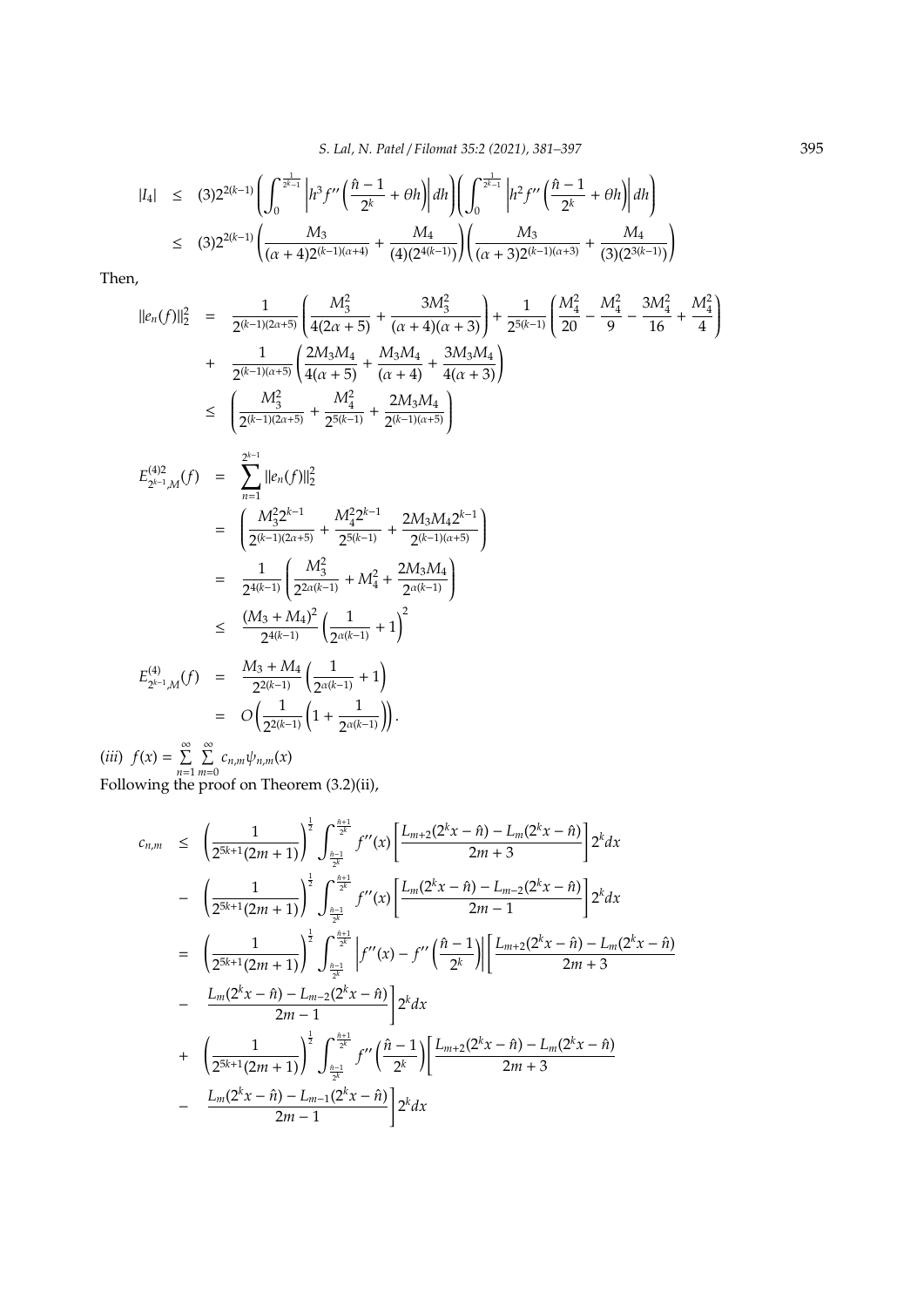$$
= \left(\frac{1}{2^{5k+1}(2m+1)}\right)^{\frac{1}{2}} \frac{2}{2^{k\alpha}} \int_{\frac{n-1}{2^{k}}}^{\frac{n+1}{2^{k}}} \left[\frac{L_{m+2}(2^{k}x-\hat{n}) - L_{m}(2^{k}x-\hat{n})}{2m+3}\right] \frac{L_{m}(2^{k}x-\hat{n}) - L_{m-2}(2^{k}x-\hat{n})}{2m-1} \left[2^{k}dx + \left(\frac{1}{2^{5k+1}(2m+1)}\right)^{\frac{1}{2}}M_{2}\right]
$$
\n
$$
= \int_{\frac{n-1}{2^{k}}}^{\frac{n+1}{2^{k}}} \left[\frac{L_{m+2}(2^{k}x-\hat{n}) - L_{m}(2^{k}x-\hat{n})}{2m+3} - \frac{L_{m}(2^{k}x-\hat{n}) - L_{m-2}(2^{k}x-\hat{n})}{2m-1}\right] 2^{k}dx
$$
\n
$$
= \left(\frac{1}{2^{5k+1}(2m+1)}\right)^{\frac{1}{2}} \frac{2}{2^{k\alpha}} \int_{-1}^{1} \left[\frac{L_{m+2}(t) - L_{m}(t)}{2m+3} - \frac{L_{m}(t) - L_{m-2}(t)}{2m-1}\right] dt + \left(\frac{1}{2^{5k+1}(2m+1)}\right)^{\frac{1}{2}} M_{2} \int_{-1}^{1} \left[\frac{L_{m+2}(t) - L_{m}(t)}{2m+3} - \frac{L_{m}(t) - L_{m-2}(t)}{2m-1}\right] dt
$$
\n
$$
\leq \frac{1}{2^{\frac{5k+1}{2}}(2m+1)^{\frac{1}{2}}} \frac{2}{2^{\alpha k}} \left[\frac{\sqrt{12}}{(2m-1)(2m-3)^{\frac{1}{2}}}\right] + \frac{M_{2}}{2^{\frac{5k+1}{2}}(2m+1)^{\frac{1}{2}}} \frac{2}{2^{\alpha k}} \left[\frac{\sqrt{12}}{(2m-1)(2m-3)^{\frac{1}{2}}}\right]
$$
\n
$$
\leq \frac{\sqrt{12}(2+M_{2})}{2^{\frac{5k+1}{2}}(2m-3)^{2}} \left(\frac{1}{2^{k\alpha}}+1\right)
$$

$$
\begin{array}{lcl}||S_{2^{k-1},M}(f)||_{2}^{2}&=&\displaystyle \sum_{n=1}^{2^{k-1}}\sum_{m=M+1}^{\infty}\frac{122+M_{2}^{2}}{2^{5k+1}(2m-3)^{4}}\left(\frac{1}{2^{k\alpha}}+1\right)^{2}\\&=&12(2+M_{2})^{2}\displaystyle \sum_{n=1}^{2^{k-1}}\frac{1}{2^{5k+1}}\left(\frac{1}{2^{k\alpha}}+1\right)^{2}\displaystyle \sum_{m=M+1}^{\infty}\frac{1}{(2m-3)^{4}}\\&=&12(2+M_{2})^{2}\frac{1}{2^{4k+2}}\left(\frac{1}{2^{k\alpha}}+1\right)^{2}\left[\frac{1}{(2m-1)^{4}}+\int_{m=M+1}^{\infty}\frac{dm}{(2m-3)^{4}}\right]\\&\leq&12(2+M_{2})^{2}\frac{1}{2^{4k+2}}\left(\frac{1}{2^{k\alpha}}+1\right)^{2}\left[\frac{1}{(2M-1)^{4}}+\frac{1}{(2M-1)^{3}}\right]\\&\leq&12(2+M_{2})^{2}\frac{1}{2^{4k+2}}\left(\frac{1}{2^{k\alpha}}+1\right)^{2}\left[\frac{2}{(2M-1)^{3}}\right] \end{array}
$$

$$
E_{2^{k-1},M}^{(5)}(f) = ||f - S_{2^{k-1},M}(f)||_2
$$
  
=  $\sqrt{12}(2 + M_2) \frac{1}{2^{2k+1}} \left(\frac{1}{2^{k\alpha}} + 1\right) \left[\frac{\sqrt{2}}{(2M-1)^{\frac{3}{2}}}\right]$   
=  $O\left(\frac{1}{(2M-1)^{\frac{3}{2}}2^{(2k+1)}}\left(1 + \frac{1}{2^{\alpha k}}\right)\right); M \ge 2.$ 

## **5. Conclusions**

1.(i) 
$$
E_{2^{k-1},M}(f) = O\left(\frac{1}{\sqrt{2M+1} - 2^k}\right) \to 0
$$
 as  $M \to \infty, k \to \infty$ .  
\n(ii)  $E_{2^{k-1},0}^{(1)}(f) = O\left(\frac{1}{2^{k-1}}\left(1 + \frac{1}{2^{\alpha(k-1)}}\right)\right) \to 0$  as  $k \to \infty$ .  
\n(iii)  $E_{2^{k-1},M}^{(2)}(f) = O\left(\frac{1}{2^{k+1}\sqrt{2M+1}}\left(1 + \frac{1}{2^{\alpha k}}\right)\right) \to 0$  as  $M \to \infty, k \to \infty$ .  
\n(iv)  $E_{2^{k-1},0}^{(3)}(f) = O\left(\frac{1}{2^{k-1}}\left(1 + \frac{1}{2^{\alpha(k-1)}} + \frac{1}{2^{k-1}}\right)\right) \to 0$  as  $k \to \infty$ .  
\n(v)  $E_{2^{k-1},1}^{(4)}(f) = O\left(\frac{1}{2^{2(k-1)}}\left(1 + \frac{1}{2^{\alpha(k-1)}}\right)\right) \to 0$  as  $k \to \infty$ .